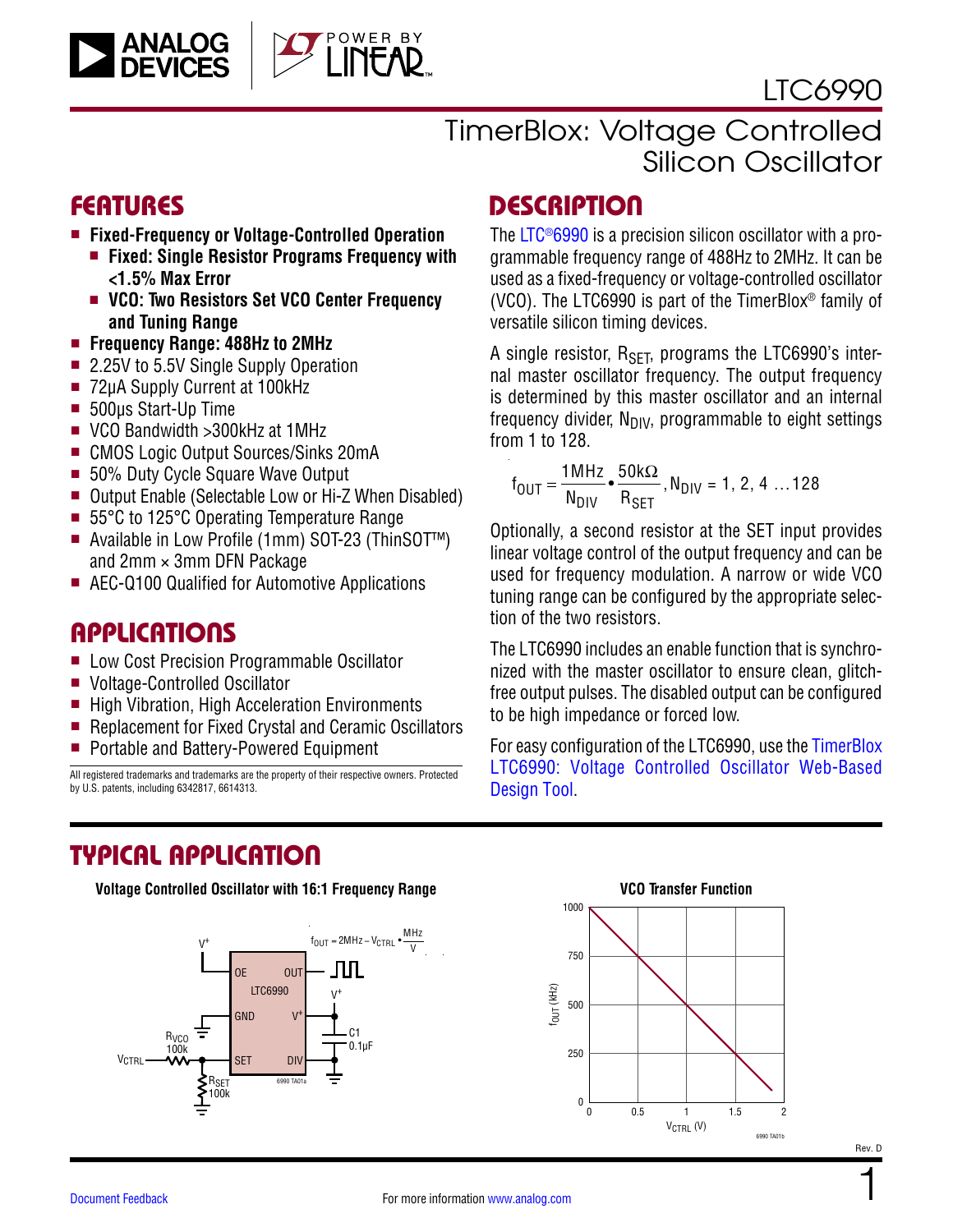#### <span id="page-1-0"></span>ABSOLUTE MAXIMUM RATINGS **(Note 1)**

| Maximum Voltage on Any Pin           |  |
|--------------------------------------|--|
|                                      |  |
| Operating Temperature Range (Note 2) |  |
|                                      |  |
|                                      |  |
|                                      |  |
|                                      |  |

| Specified Temperature Range (Note 3)      |  |
|-------------------------------------------|--|
|                                           |  |
|                                           |  |
|                                           |  |
|                                           |  |
|                                           |  |
|                                           |  |
| Lead Temperature (Soldering, 10sec) 300°C |  |

### <span id="page-1-1"></span>PIN CONFIGURATION



# <span id="page-1-2"></span>ORDER INFORMATION

#### **Lead Free Finish**

| <b>TAPE AND REEL (MINI)</b>  | <b>TAPE AND REEL</b> | <b>PART MARKING*</b> | <b>PACKAGE DESCRIPTION</b>     | <b>SPECIFIED TEMPERATURE RANGE</b>  |
|------------------------------|----------------------|----------------------|--------------------------------|-------------------------------------|
| LTC6990CDCB#TRMPBF           | LTC6990CDCB#TRPBF    | LDWX                 | 6-Lead (2mm × 3mm) Plastic DFN | $0^{\circ}$ C to 70 $^{\circ}$ C    |
| LTC6990IDCB#TRMPBF           | LTC6990IDCB#TRPBF    | LDWX                 | 6-Lead (2mm × 3mm) Plastic DFN | $-40^{\circ}$ C to 85 $^{\circ}$ C  |
| LTC6990HDCB#TRMPBF           | LTC6990HDCB#TRPBF    | LDWX                 | 6-Lead (2mm × 3mm) Plastic DFN | $-40^{\circ}$ C to 125 $^{\circ}$ C |
| LTC6990CS6#TRMPBF            | LTC6990CS6#TRPBF     | <b>LTDWW</b>         | 6-Lead Plastic TSOT-23         | $0^{\circ}$ C to $70^{\circ}$ C     |
| LTC6990IS6#TRMPBF            | LTC6990IS6#TRPBF     | <b>LTDWW</b>         | 6-Lead Plastic TSOT-23         | $-40^{\circ}$ C to 85 $^{\circ}$ C  |
| LTC6990HS6#TRMPBF            | LTC6990HS6#TRPBF     | <b>LTDWW</b>         | 6-Lead Plastic TSOT-23         | $-40^{\circ}$ C to 125 $^{\circ}$ C |
| LTC6990MPS6#TRMPBF           | LTC6990MPS6#TRPBF    | <b>LTDWW</b>         | 6-Lead Plastic TSOT-23         | $-55^{\circ}$ C to 125 $^{\circ}$ C |
| <b>AUTOMOTIVE PRODUCTS**</b> |                      |                      |                                |                                     |
| LTC6990IS6#WTRMPBF           | LTC6990IS6#WTRPBF    | <b>LTDWW</b>         | 6-Lead Plastic TSOT-23         | $-40^{\circ}$ C to 85 $^{\circ}$ C  |
| LTC6990HS6#WTRMPBF           | LTC6990HS6#WTRPBF    | <b>LTDWW</b>         | 6-Lead Plastic TSOT-23         | $-40^{\circ}$ C to 125 $^{\circ}$ C |

Contact the factory for parts specified with wider operating temperature ranges. \*The temperature grade is identified by a label on the shipping container. [Tape and reel specifications](https://www.analog.com/media/en/package-pcb-resources/package/tape-reel-rev-n.pdf). Some packages are available in 500 unit reels through designated sales channels with #TRMPBF suffix.

**\*\***Versions of this part are available with controlled manufacturing to support the quality and reliability requirements of automotive applications. These models are designated with a #W suffix. Only the automotive grade products shown are available for use in automotive applications. Contact your local Analog Devices account representative for specific product ordering information and to obtain the specific Automotive Reliability reports for these models.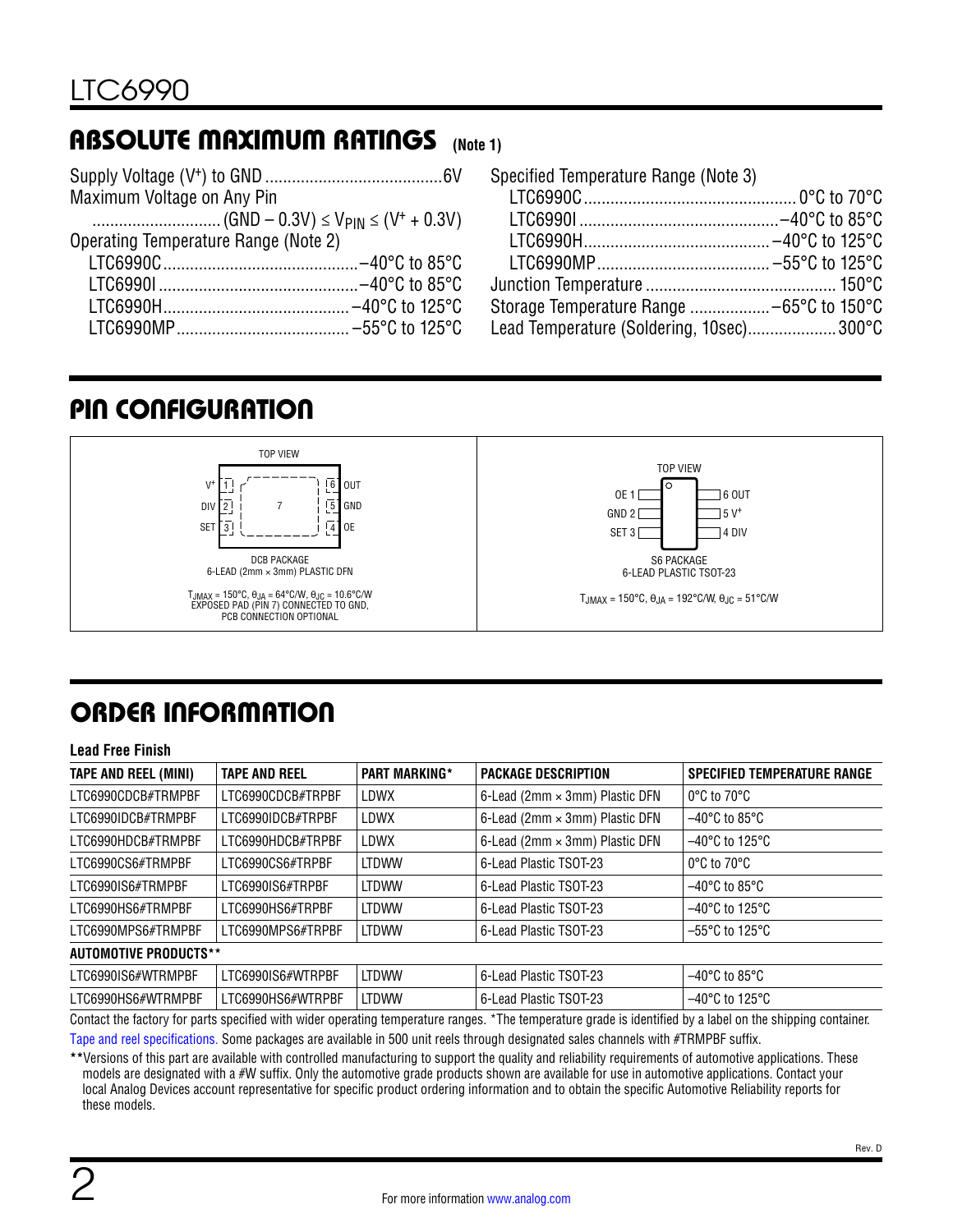### <span id="page-2-0"></span>**ELECTRICAL CHARACTERISTICS** The  $\bullet$  denotes the specifications which apply over the full operating

**temperature range, otherwise specifications are at TA = 25°C. Test conditions are V+ = 2.25V to 5.5V, OE = V+, DIVCODE = 0 to 15 (NDIV = 1 to 128), RSET = 50k to 800k, RLOAD = 5k, CLOAD = 5pF unless otherwise noted.**

| <b>SYMBOL</b>                           | <b>PARAMETER</b>                                  | <b>CONDITIONS</b>                                                                                              |                               |           | <b>MIN</b>     | <b>TYP</b>            | MAX          | <b>UNITS</b>                          |
|-----------------------------------------|---------------------------------------------------|----------------------------------------------------------------------------------------------------------------|-------------------------------|-----------|----------------|-----------------------|--------------|---------------------------------------|
| $f_{\text{OUT}}$                        | <b>Output Frequency</b>                           | Recommended Range: $R_{\text{SET}} = 50$ k to 800k<br>Extended Range: $R_{\text{SET}} = 25k$ to 800k           |                               |           | 0.488<br>0.488 |                       | 1000<br>2000 | kHz<br>kHz                            |
| $\Delta f_{\text{OUT}}$                 | Frequency Accuracy (Note 4)                       | Recommended Range<br>$R_{\text{SET}} = 50k$ to 800k                                                            |                               |           |                | ±0.8                  | ±1.5<br>±2.2 | $\%$<br>$\frac{0}{0}$                 |
|                                         |                                                   | <b>Extended Range</b><br>$R_{\text{SET}} = 25k$ to 800k                                                        |                               |           |                |                       | ±2.4<br>±3.2 | $\frac{0}{0}$<br>$\frac{0}{0}$        |
| $\Delta f_{\text{OUT}}/\Delta T$        | Frequency Drift Over Temperature                  |                                                                                                                |                               |           |                | ±0.005                |              | $\%$ /°C                              |
| $\Delta f_{\text{OUT}}/\Delta V^+$      | Frequency Drift Over Supply                       | $V^* = 4.5V$ to 5.5V<br>$V^* = 2.25V$ to 4.5V                                                                  |                               |           |                | 0.23<br>0.06          | 0.55<br>0.16 | $\%N$<br>$\%N$                        |
|                                         | Long-Term Frequency Stability                     | (Note 11)                                                                                                      |                               |           |                | 90                    |              | ppm/√kHr                              |
|                                         | Period Jitter (Note 10)                           | $N_{\text{DIV}} = 1$                                                                                           |                               |           |                | 0.38                  |              | $\%$ <sub>P-P</sub>                   |
|                                         |                                                   | $N_{\text{DIV}} = 2$                                                                                           |                               |           |                | 0.22<br>0.027         |              | $\%$ <sub>P-P</sub><br>$\%_{\rm RMS}$ |
|                                         |                                                   | $N_{\text{DIV}} = 128$                                                                                         |                               |           |                | 0.022<br>0.004        |              | $\%$ <sub>P-P</sub><br>$%$ RMS        |
|                                         | Duty Cycle                                        | $N_{\text{DIV}} = 1$ , $R_{\text{SET}} = 25k$ to 800k<br>$N_{\text{DIV}} > 1$ , $R_{\text{SET}} = 25k$ to 800k |                               |           | 47<br>48       | 50<br>50              | 53<br>52     | $\frac{0}{0}$<br>$\frac{0}{0}$        |
| BW                                      | <b>Frequency Modulation Bandwidth</b>             |                                                                                                                |                               |           |                | $0.4 \cdot f_{OUT}$   |              | kHz                                   |
| $t_{\rm S}$                             | <b>Frequency Change Settling Time</b><br>(Note 9) | $t_{MASTER} = t_{OUT}/N_{DIV}$                                                                                 |                               |           |                | 6•t <sub>MASTER</sub> |              | $\mu s$                               |
| <b>Analog Inputs</b>                    |                                                   |                                                                                                                |                               |           |                |                       |              |                                       |
| <b>V<sub>SET</sub></b>                  | Voltage at SET Pin                                |                                                                                                                |                               |           | 0.97           | 1.00                  | 1.03         | $\mathsf{V}$                          |
| $\Delta \rm {V_{SET}/ \Delta T}$        | V <sub>SET</sub> Drift Over Temperature           |                                                                                                                |                               |           |                | ±75                   |              | µV/°C                                 |
| $\Delta V_{SET}/\Delta V^+$             | V <sub>SET</sub> Drift Over Supply                |                                                                                                                |                               |           |                | $-150$                |              | µV/V                                  |
| $\Delta V_{\rm SET}/\Delta I_{\rm SET}$ | V <sub>SET</sub> Droop with I <sub>SET</sub>      |                                                                                                                |                               |           |                | $-7$                  |              | Ω                                     |
| $R_{SET}$                               | Frequency-Setting Resistor                        | Recommended Range<br><b>Extended Range</b>                                                                     |                               |           | 50<br>25       |                       | 800<br>800   | $k\Omega$<br>kΩ                       |
| <b>V<sub>DIV</sub></b>                  | <b>DIV Pin Voltage</b>                            |                                                                                                                |                               |           | 0              |                       | $V^+$        | $\mathsf{V}$                          |
| $\Delta V_{\text{DIV}}/V^+$             | DIV Pin Valid Code Range (Note 5)                 | Deviation from Ideal $V_{\text{DIV}}/V^+$ = (DIVCODE + 0.5)/16                                                 |                               |           |                |                       | ±1.5         | $\frac{0}{0}$                         |
|                                         | DIV Pin Input Current                             |                                                                                                                |                               |           |                |                       | ±10          | nA                                    |
| <b>Power Supply</b>                     |                                                   |                                                                                                                |                               |           |                |                       |              |                                       |
| $V^+$                                   | <b>Operating Supply Voltage Range</b>             |                                                                                                                |                               |           | 2.25           |                       | 5.5          | $\mathsf{V}$                          |
|                                         | Power-On Reset Voltage                            | $RSFT = 25k to 800k$                                                                                           |                               | $\bullet$ |                |                       | 1.95         | V                                     |
| $I_{\rm S}$                             | <b>Supply Current</b>                             | $R_L = \infty$ , $N_{DIV} = 1$ , $R_{SET} = 50k$                                                               | $V^+ = 5.5V$<br>$V^+ = 2.25V$ |           |                | 235<br>145            | 283<br>183   | μA<br>μA                              |
|                                         |                                                   | $R_L = \infty$ , $N_{DIV} = 1$ $R_{SET} = 800k$                                                                | $V^+ = 5.5V$<br>$V^+ = 2.25V$ |           |                | 71<br>59              | 105<br>92    | μA<br>μA                              |
|                                         |                                                   | $R_L = \infty$ , $N_{DIV} = 128$ , $R_{SET} = 50k$                                                             | $V^+ = 5.5V$<br>$V^+ = 2.25V$ |           |                | 137<br>106            | 180<br>145   | μA<br>μA                              |
|                                         |                                                   | $R_L = \infty$ , $N_{DIV} = 128$ , $R_{SET} = 800k$                                                            | $V^+ = 5.5V$<br>$V^+ = 2.25V$ |           |                | 66<br>56              | 100<br>90    | μA<br>μA                              |

3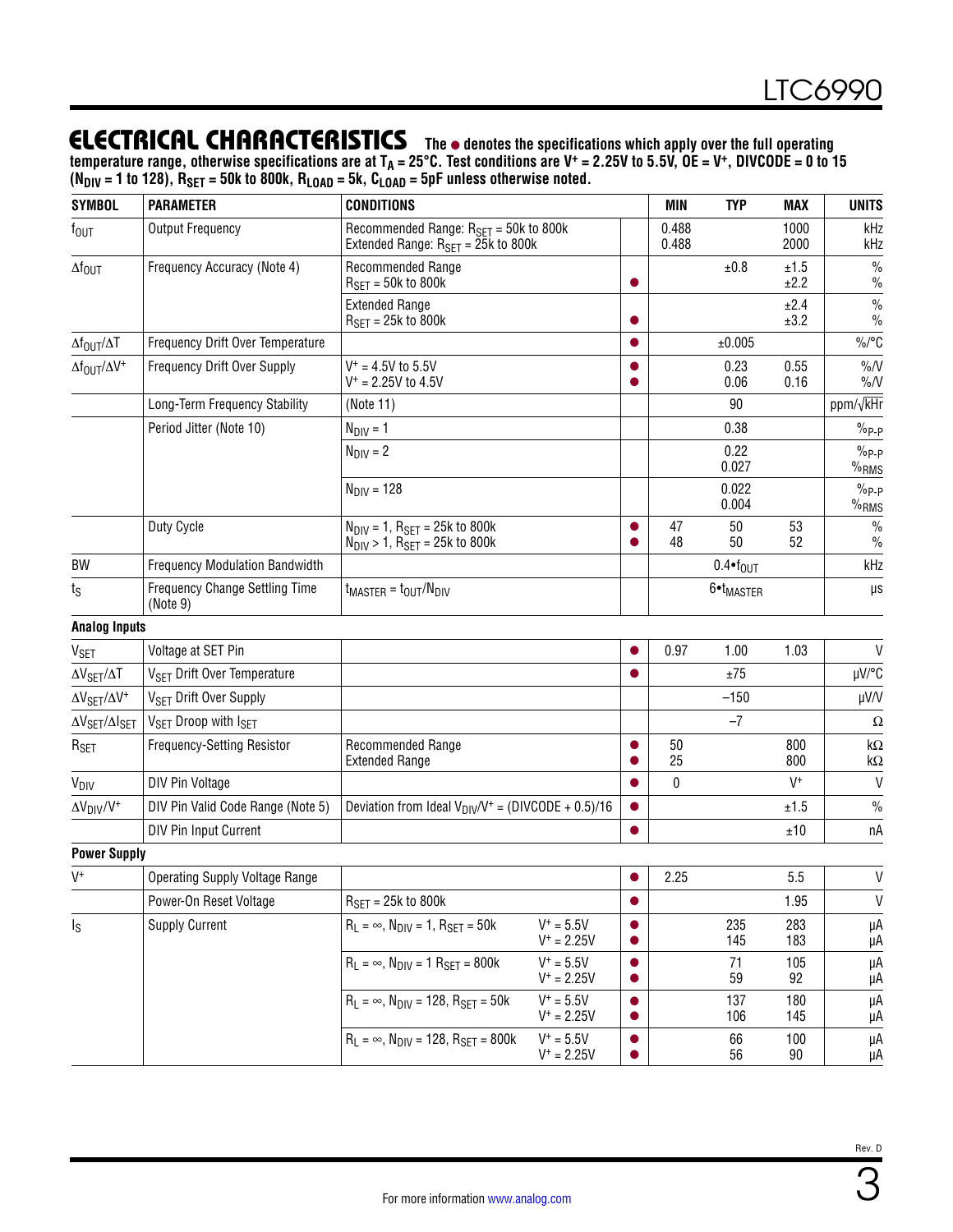### **ELECTRICAL CHARACTERISTICS** The  $\bullet$  denotes the specifications which apply over the full operating

 $t$ emperature range, otherwise specifications are at T<sub>A</sub> = 25°C. Test conditions are V<sup>+</sup> = 2.25V to 5.5V, OE = V<sup>+</sup>, DIVCODE = 0 to 15  $(N_{\text{DIV}} = 1 \text{ to } 128)$ ,  $R_{\text{SET}} = 25k \text{ to } 800k$ ,  $R_{\text{LOAD}} = \infty$ ,  $C_{\text{LOAD}} = 5pF$  unless otherwise noted.

| <b>SYMBOL</b>              | <b>PARAMETER</b>                      | <b>CONDITIONS</b>                                                                                                                                   |                                     |           | <b>MIN</b>      | <b>TYP</b>                                                                      | <b>MAX</b>      | <b>UNITS</b>      |
|----------------------------|---------------------------------------|-----------------------------------------------------------------------------------------------------------------------------------------------------|-------------------------------------|-----------|-----------------|---------------------------------------------------------------------------------|-----------------|-------------------|
| Digital I/O                |                                       |                                                                                                                                                     |                                     |           |                 |                                                                                 |                 |                   |
|                            | OE Pin Input Capacitance              |                                                                                                                                                     |                                     |           |                 | 2.5                                                                             |                 | pF                |
|                            | OE Pin Input Current                  | $OE = 0V$ to $V^+$                                                                                                                                  |                                     |           |                 |                                                                                 | ±10             | nA                |
| $\mathsf{V}_{\mathsf{IH}}$ | High Level OE Pin Input Voltage       | (Note 6)                                                                                                                                            |                                     |           | $0.7 \cdot V^+$ |                                                                                 |                 | V                 |
| $V_{IL}$                   | Low Level OE Pin Input Voltage        | (Note 6)                                                                                                                                            |                                     |           |                 |                                                                                 | $0.3 \cdot V^+$ | V                 |
|                            | OUT Pin Hi-Z Leakage                  | $OE = 0V$ , DIVCODE $\geq 8$ , OUT = 0V to V <sup>+</sup>                                                                                           |                                     |           |                 |                                                                                 | ±10             | μA                |
| $I_{OUT(MAX)}$             | Maximum Output Current                |                                                                                                                                                     |                                     |           |                 | ±20                                                                             |                 | mA                |
| $V_{OH}$                   | High Level Output Voltage<br>(Note 7) | $V^+ = 5.5V$                                                                                                                                        | $I_{OH} = -1mA$<br>$I_{OH} = -16mA$ | $\bullet$ | 5.45<br>4.84    | 5.48<br>5.15                                                                    |                 | $\mathsf{V}$<br>V |
|                            |                                       | $V^+ = 3.3V$                                                                                                                                        | $I_{OH} = -1mA$<br>$I_{OH} = -10mA$ |           | 3.24<br>2.75    | 3.27<br>2.99                                                                    |                 | V<br>$\vee$       |
|                            |                                       | $V^+ = 2.25V$                                                                                                                                       | $I_{OH} = -1mA$<br>$I_{OH} = -8mA$  |           | 2.17<br>1.58    | 2.21<br>1.88                                                                    |                 | V<br>$\mathsf{V}$ |
| $V_{OL}$                   | Low Level Output Voltage<br>(Note 7)  | $V^+ = 5.5V$                                                                                                                                        | $I_{01} = 1mA$<br>$I_{OL}$ = 16mA   |           |                 | 0.02<br>0.26                                                                    | 0.04<br>0.54    | $\mathsf{V}$<br>V |
|                            |                                       | $V^+ = 3.3V$                                                                                                                                        | $I_{OL} = 1mA$<br>$I_{OL} = 10mA$   |           |                 | 0.03<br>0.22                                                                    | 0.05<br>0.46    | V<br>V            |
|                            |                                       | $V^+ = 2.25V$                                                                                                                                       | $I_{OL} = 1mA$<br>$I_{OL} = 8mA$    |           |                 | 0.03<br>0.26                                                                    | 0.07<br>0.54    | $\vee$<br>V       |
| t <sub>PD</sub>            | Output Disable Propagation Delay      | $V^+ = 5.5V$<br>$V^+ = 3.3V$<br>$V^+ = 2.25V$                                                                                                       |                                     |           |                 | 17<br>26<br>44                                                                  |                 | ns<br>ns<br>ns    |
| t <sub>ENABLE</sub>        | Output Enable Time                    | $N_{\text{DIV}} \leq 2$ , $t_{\text{OUT}} = 1/f_{\text{OUT}}$<br>$N_{\text{DIV}} \geq 4$ , t <sub>MASTER</sub> = t <sub>OUT</sub> /N <sub>DIV</sub> |                                     |           |                 | $t_{PD}$ to $t_{OIII}$<br>t <sub>PD</sub> to 2 <sup>•</sup> t <sub>MASTER</sub> |                 | μs<br>$\mu$ s     |
| $t_{r}$                    | Output Rise Time (Note 8)             | $V^+ = 5.5V$<br>$V^+ = 3.3V$<br>$V^+ = 2.25V$                                                                                                       |                                     |           |                 | 1.1<br>1.7<br>2.7                                                               |                 | ns<br>ns<br>ns    |
| t <sub>f</sub>             | Output Fall Time (Note 8)             | $V^+ = 5.5V$<br>$V^+ = 3.3V$<br>$V^+ = 2.25V$                                                                                                       |                                     |           |                 | 1.0<br>1.6<br>2.4                                                               |                 | ns<br>ns<br>ns    |

**Note 1:** Stresses beyond those listed under [Absolute Maximum Ratings](#page-1-0) may cause permanent damage to the device. Exposure to any Absolute Maximum Rating condition for extended periods may affect device reliability and lifetime.

**Note 2:** The LTC6990C is guaranteed functional over the operating temperature range of –40°C to 85°C.

**Note 3:** The LTC6990C is guaranteed to meet specified performance from 0°C to 70°C. The LTC6990C is designed, characterized and expected to meet specified performance from –40°C to 85°C but it is not tested or QA sampled at these temperatures. The LTC6990I is guaranteed to meet specified performance from –40°C to 85°C. The LTC6990H is guaranteed to meet specified performance from –40°C to 125°C. The LTC6990MP is guaranteed to meet specified performance from –55°C to 125°C.

**Note 4:** Frequency accuracy is defined as the deviation from the  $f_{\text{OUT}}$ equation, assuming  $R_{\text{SET}}$  is used to program the frequency.

**Note 5:** See [Operation](#page-9-0) section, [Table 1](#page-10-0) and [Figure 2](#page-10-1) for a full explanation of how the DIV pin voltage selects the value of DIVCODE.

**Note 6:** The OE pin has hysteresis to accommodate slow rising or falling signals. The threshold voltages are proportional to  $V^+$ . Typical values can be estimated at any supply voltage using  $V_{OE(RISING)} \approx 0.55 \cdot V^+ + 185 \text{mV}$ and  $V_{OE(FALLING)} \approx 0.48 \cdot V^+ - 155 \text{mV}$ .

**Note 7:** To conform to the Logic IC Standard, current out of a pin is arbitrarily given a negative value.

**Note 8:** Output rise and fall times are measured between the 10% and the 90% power supply levels with 5pF output load. These specifications are based on characterization.

**Note 9:** Settling time is the amount of time required for the output to settle within  $\pm 1\%$  of the final frequency after a 0.5x or 2x change in  $I_{\text{SET}}$ .

**Note 10:** Jitter is the ratio of the deviation of the period to the mean of the period. This specification is based on characterization and is not 100% tested.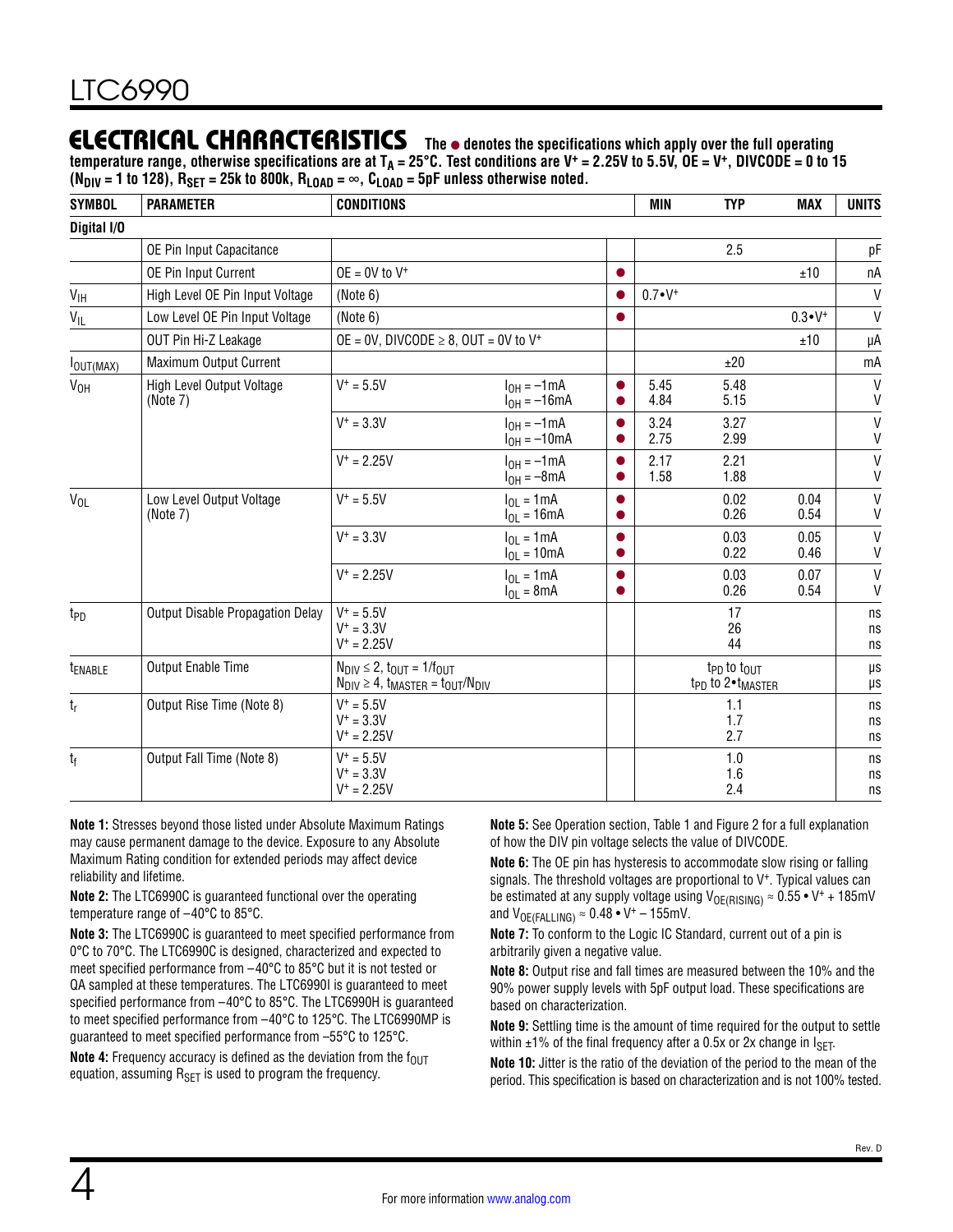## ELECTRICAL CHARACTERISTICS

**Note 11:** Long-term drift of silicon oscillators is primarily due to the movement of ions and impurities within the silicon and is tested at 30°C under otherwise nominal operating conditions. Long-term drift is specified as ppm/√kHr due to the typically nonlinear nature of the drift. To calculate drift for a set time period, translate that time into thousands of hours, take

the square root and multiply by the typical drift number. For instance, a year is 8.77kHr and would yield a drift of 266ppm at 90ppm/√kHr. Drift without power applied to the device may be approximated as 1/10th of the drift with power, or 9ppm/√kHr for a 90ppm/√kHr device.

### <span id="page-4-0"></span>TYPICAL PERFORMANCE CHARACTERISTICS **V+ = 3.3V, unless otherwise noted.**



5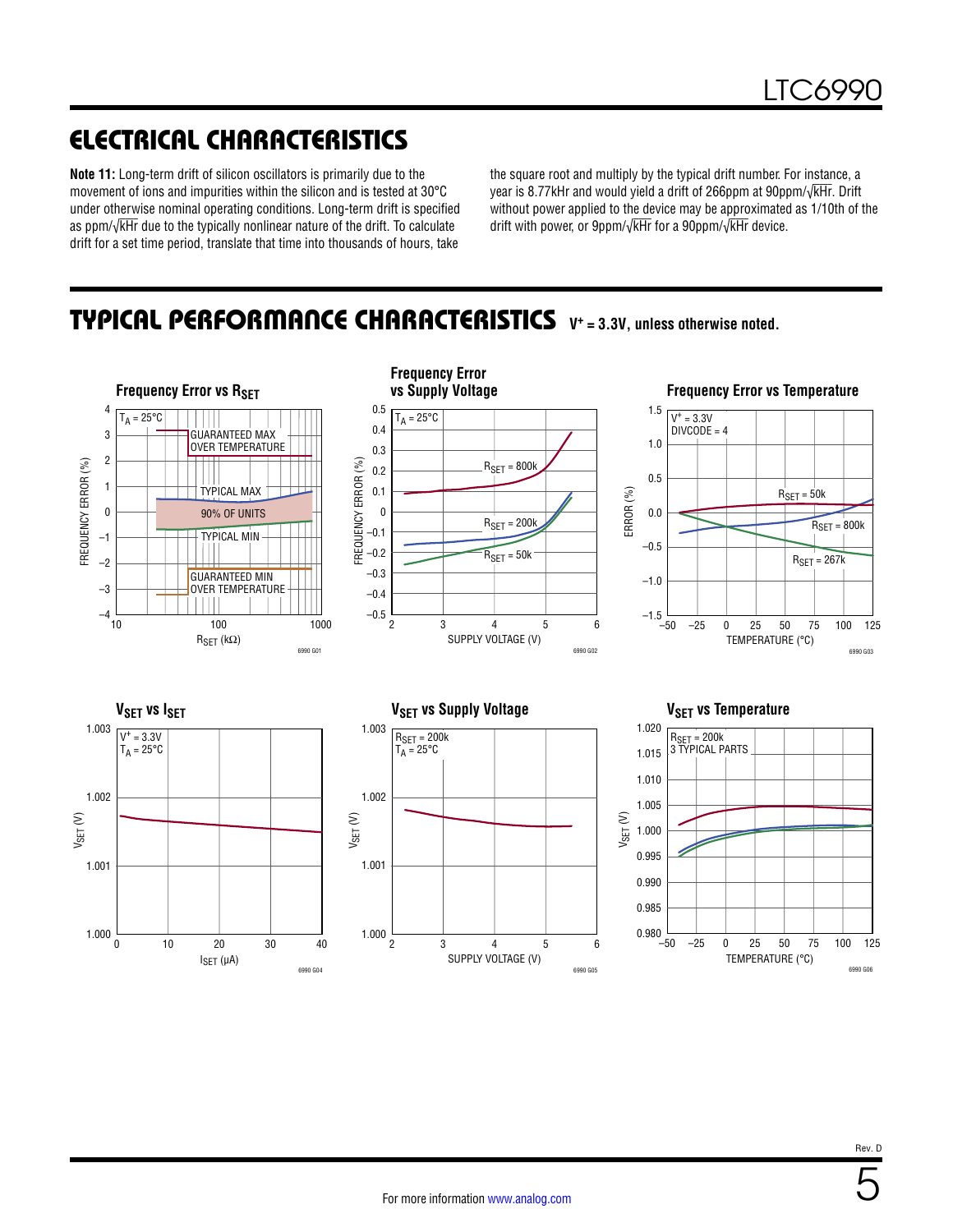### TYPICAL PERFORMANCE CHARACTERISTICS **V+ = 3V, unless otherwise noted.**







400



**Peak-to-Peak Jitter vs Frequency**



**Supply Current vs Frequency, 5V Supply Current vs Frequency, 2.5V Supply Current vs OE Pin Voltage**



**OE Threshold Voltage vs Supply Voltage**

POSITIVE-GOING

OE PIN VOLTAGE (V)

FO

PIN VOLTAGE (V)

3.5

 $T_A = 25\overline{°C}$ 

3.0

2.5

1.0

0.5

 $0\frac{L}{2}$ 

2.0

1.5



**Output Resistance vs Supply Voltage**



SUPPLY VOLTAGE (V)

2 3 4 5 6

6990 G14

NEGATIVE-GOING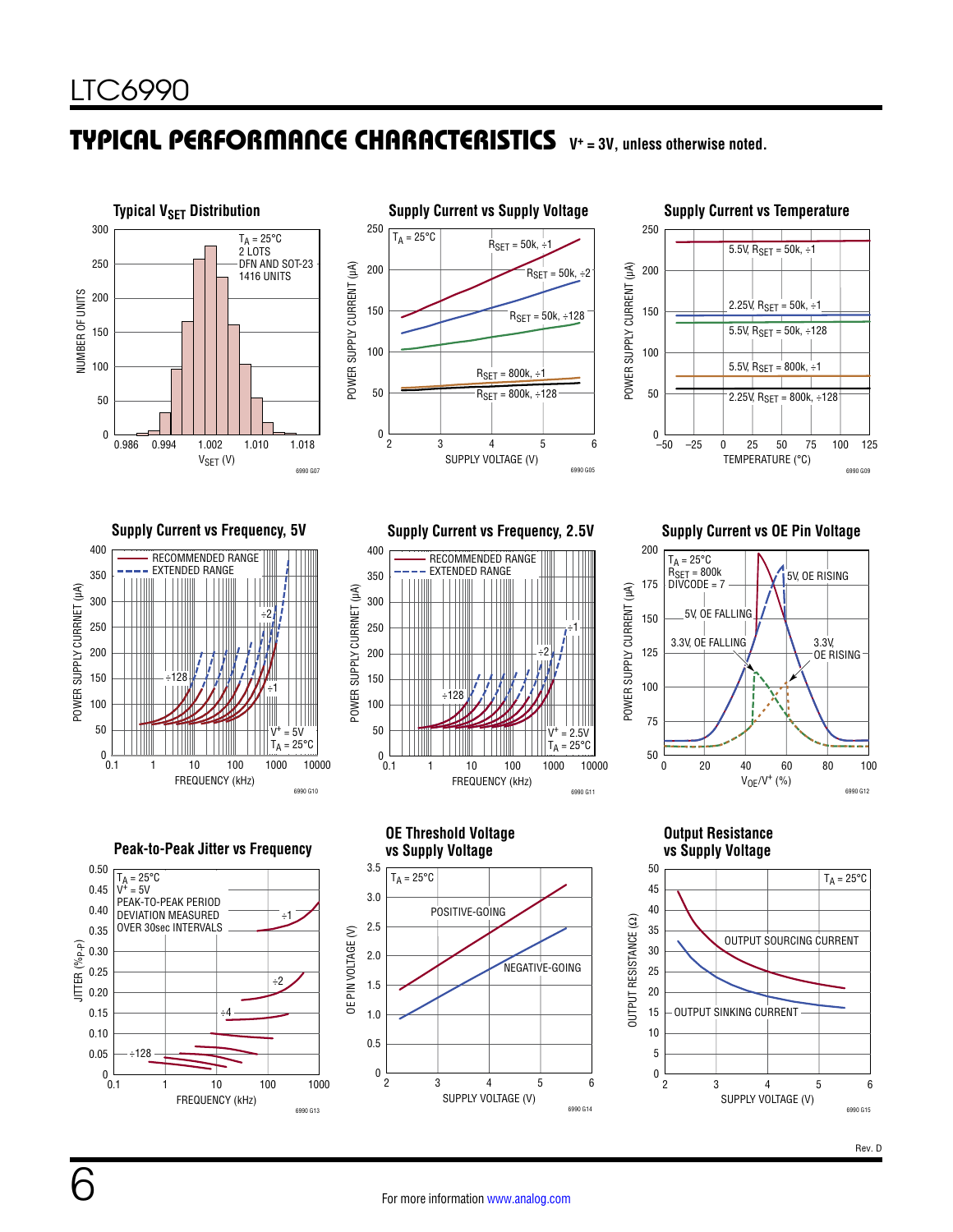### TYPICAL PERFORMANCE CHARACTERISTICS **V+ = 3V, unless otherwise noted.**



**Typical I<sub>SET</sub> Current Limit vs V<sup>+</sup> Typical Output Waveform** 









7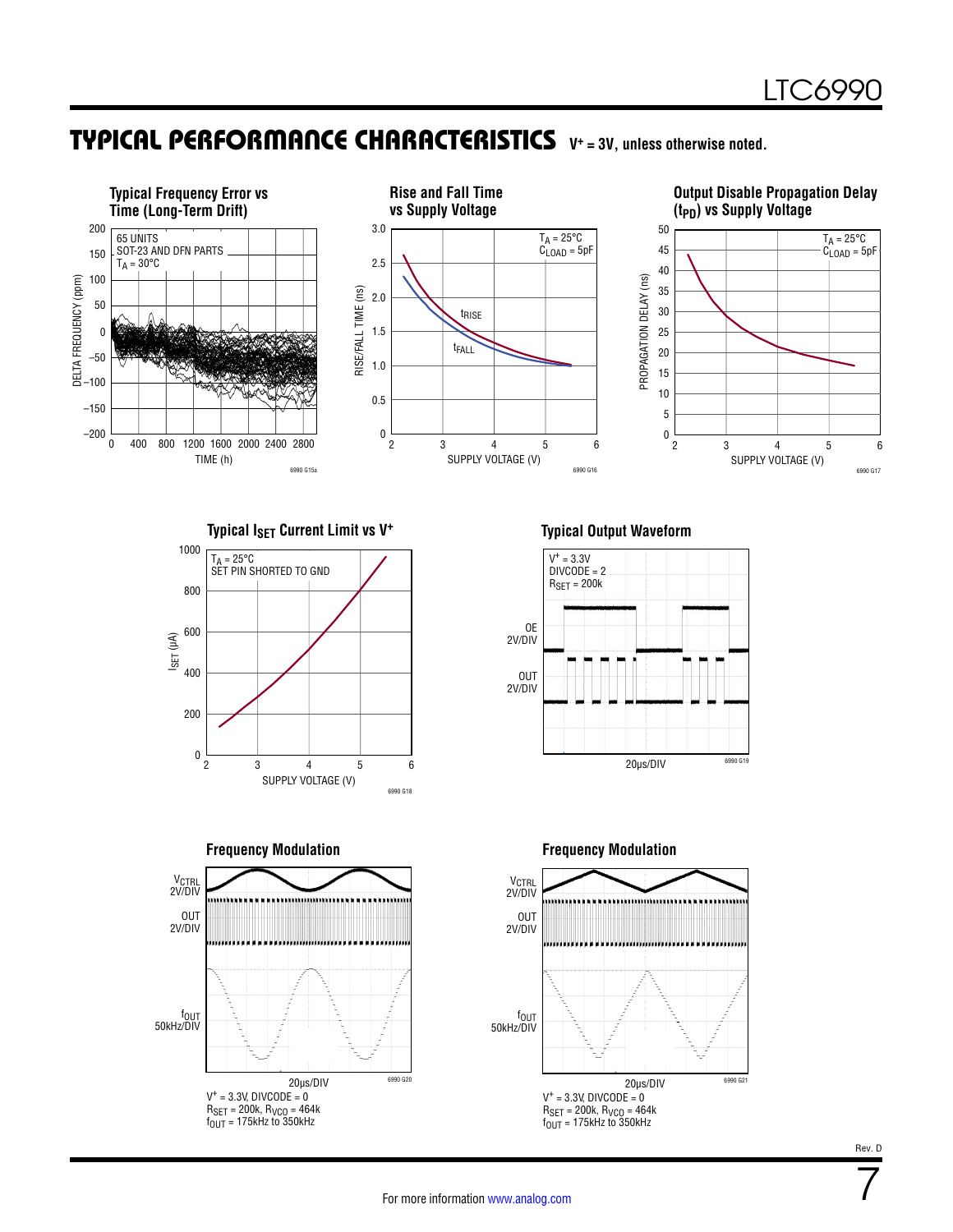#### <span id="page-7-0"></span>PIN FUNCTIONS **(DCB/S6)**

**V+ (Pin 1/Pin 5):** Supply Voltage (2.25V to 5.5V). This supply must be kept free from noise and ripple. It should be bypassed directly to the GND pin with a 0.1µF capacitor.

**DIV (Pin 2/Pin 4):** Programmable Divider and Hi-Z Mode Input. A V+ referenced A/D converter monitors the DIV pin voltage ( $V_{\text{DIV}}$ ) to determine a 4-bit result (DIVCODE).  $V_{\text{DIV}}$  may be generated by a resistor divider between  $V^+$ and GND. Use 1% resistors to ensure an accurate result. The DIV pin and resistors should be shielded from the OUT pin or any other traces that have fast edges. Limit the capacitance on the DIV pin to less than 100pF so that  $V_{\text{DIV}}$  settles quickly. The MSB of DIVCODE (Hi-Z) determines the behavior of the output when OE is driven low. If  $Hi-Z = 0$  the output is pulled low when disabled. If  $Hi-Z$  $=$  1 the output is placed in a high impedance condition when disabled.

**SET (Pin 3/Pin 3):** Frequency-Setting Input. The voltage on the SET pin ( $V_{\text{SFT}}$ ) is regulated to 1V above GND. The amount of current sourced from the SET pin  $(I<sub>SET</sub>)$  programs the master oscillator frequency. The  $I_{\rm SFT}$  current range is 1.25µA to 40µA. The output oscillation will stop if  $I_{\rm SFT}$  drops below approximately 500nA. A resistor connected between SET and GND is the most accurate way to set the frequency. For best performance, use a precision metal or thin film resistor of 0.5% or better tolerance and 50ppm/°C or better temperature coefficient. For lower accuracy applications an inexpensive 1% thick film resistor may be used.

Limit the capacitance on the SET pin to less than 10pF to minimize jitter and ensure stability. Capacitance less than 100pF maintains the stability of the feedback circuit regulating the  $V_{\text{SET}}$  voltage.



**OE (Pin 4/Pin 1):** Output Enable. Drive high to enable the output driver (Pin 6). Driving OE low disables the output asynchronously, so that the output is immediately forced low (Hi-Z = 0) or floated (Hi-Z = 1). When enabled, the output may temporarily remain low to synchronize with the internal oscillator in order to eliminate pulse slivers.

**GND (Pin 5/Pin 2):** Ground. Tie to a low inductance ground plane for best performance.

**OUT (Pin 6/Pin 6):** Oscillator Output. The OUT pin swings from GND to V+ with an output resistance of approximately 30Ω. When driving an LED or other low-impedance load a series output resistor should be used to limit source/ sink current to 20mA.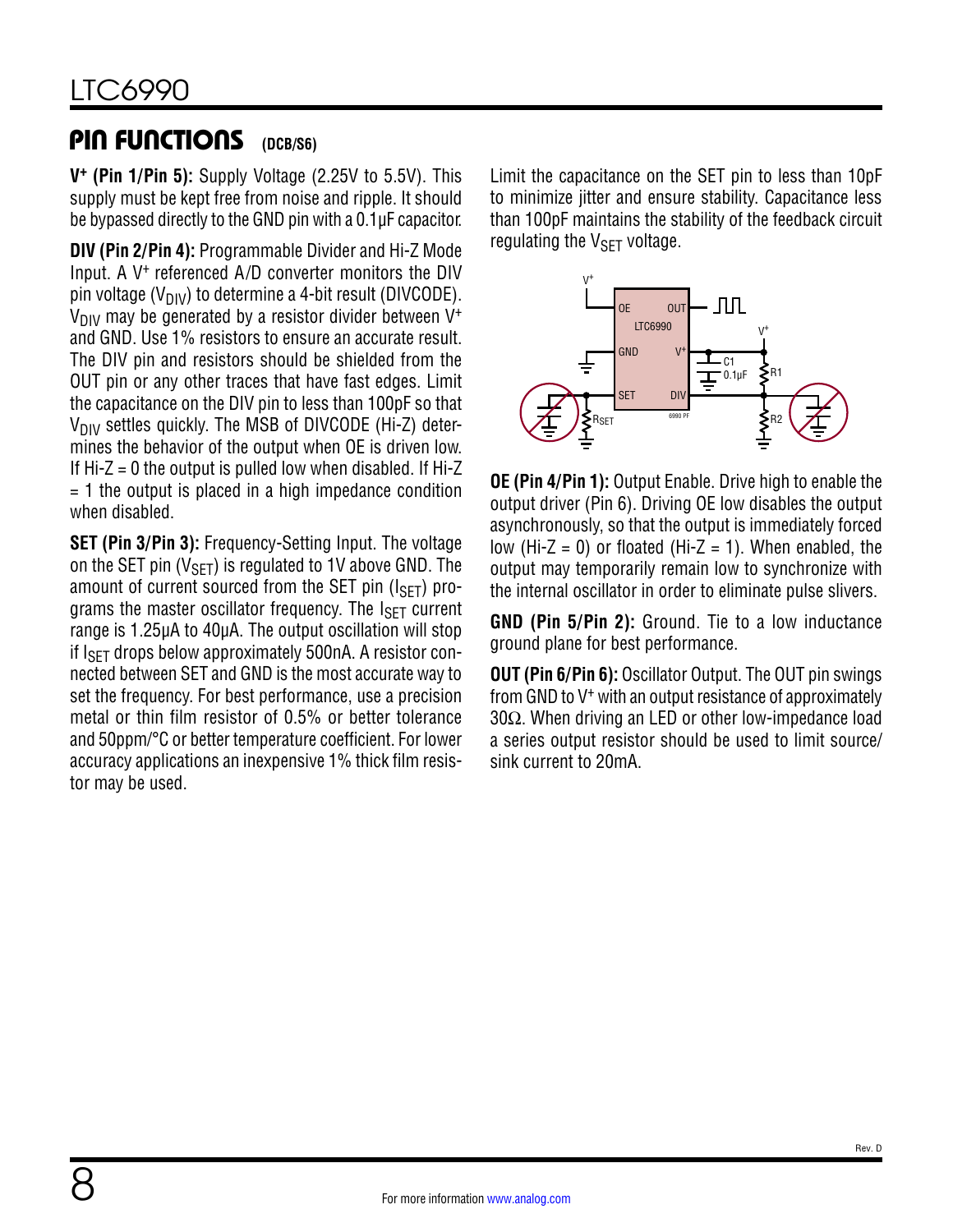### BLOCK DIAGRAM **(S6 Package Pin Numbers Shown)**



Rev. D

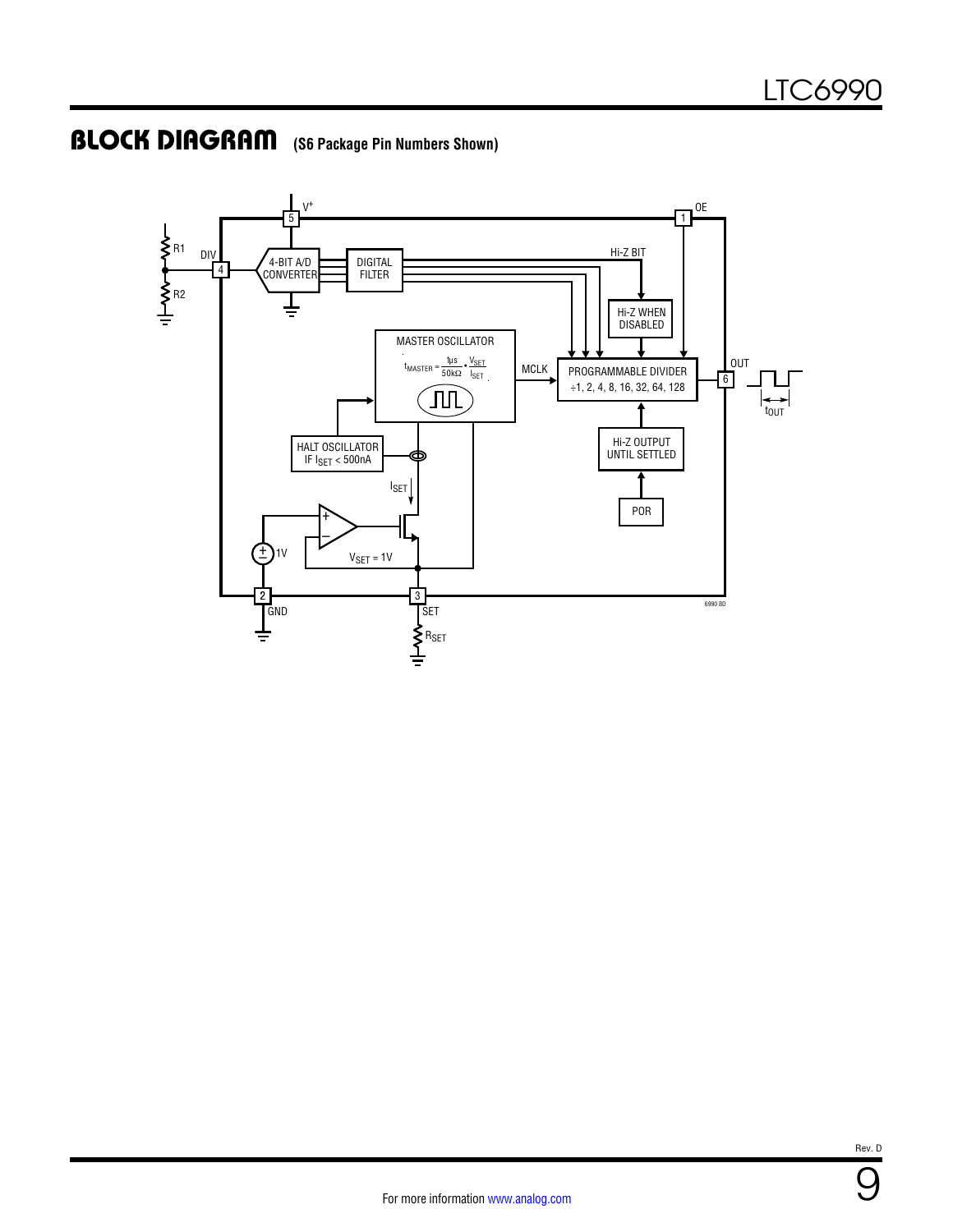<span id="page-9-0"></span>The LTC6990 is built around a master oscillator with a 1MHz maximum frequency. The oscillator is controlled by the SET pin current ( $I_{\text{SET}}$ ) and voltage ( $V_{\text{SET}}$ ), with a 1MHz  $\cdot$  50k conversion factor that is accurate to  $\pm 0.8\%$ under typical conditions.

$$
f_{\text{MASTER}} = \frac{1}{t_{\text{MASTER}}} = 1 \text{MHz} \cdot 50 \text{k} \cdot \frac{I_{\text{SET}}}{V_{\text{SET}}}
$$

A feedback loop maintains V $_{\rm SET}$  at 1V ±30mV, leaving I $_{\rm SET}$ as the primary means of controlling the output frequency. The simplest way to generate  $I_{\text{SET}}$  is to connect a resistor  $(R<sub>SET</sub>)$  between SET and GND, such that  $I<sub>SET</sub> = V<sub>SET</sub>/R<sub>SET</sub>$ . The master oscillator equation reduces to:

$$
f_{\text{MASTER}} = \frac{1}{t_{\text{MASTER}}} = \frac{1 \text{MHz} \cdot 50 \text{k}}{R_{\text{SET}}}
$$

From this equation it is clear that  $V_{\text{SFT}}$  drift will not affect the output frequency when using a single program resistor ( $R_{\text{SFT}}$ ). Error sources are limited to  $R_{\text{SFT}}$  tolerance and the inherent frequency accuracy  $\Delta f_{\text{OUT}}$  of the LTC6990.

 $R_{\text{SET}}$  values between 50k and 800k (equivalent to  $I_{\text{SET}}$ between 1.25µA and 20µA) produce the best results, although  $R_{\text{SFT}}$  may be reduced to 25k ( $I_{\text{SFT}}$  = 40µA) with reduced accuracy.

The LTC6990 includes a programmable frequency divider which can further divide the frequency by 1, 2, 4, 8, 16, 32, 64 or 128 before driving the OUT pin. The divider ratio  $N_{\text{DIV}}$  is set by a resistor divider attached to the DIV pin.

$$
f_{OUT} = \frac{1}{t_{OUT}} = \frac{1 M Hz \cdot 50k}{N_{DIV}} \cdot \frac{I_{SET}}{V_{SET}}
$$

With  $R_{SET}$  in place of  $V_{SET}/I_{SET}$  the equation reduces to:

$$
f_{OUT} = \frac{1}{t_{OUT}} = \frac{1 M Hz \cdot 50 k}{N_{DIV} \cdot R_{SET}}
$$

### **DIVCODE**

The DIV pin connects to an internal, V<sup>+</sup> referenced 4-bit A/D converter that monitors the DIV pin voltage ( $V_{\text{DIV}}$ ) to determine the DIVCODE value. DIVCODE programs two settings on the LTC6990:

- 1. DIVCODE determines the output frequency divider setting,  $N_{\text{DIV}}$ .
- 2. DIVCODE determines the state of the output when disabled, via the Hi-Z bit.

 $V_{\text{DIV}}$  may be generated by a resistor divider between V<sup>+</sup> and GND as shown in [Figure 1](#page-9-1).



<span id="page-9-1"></span>**Figure 1. Simple Technique for Setting DIVCODE**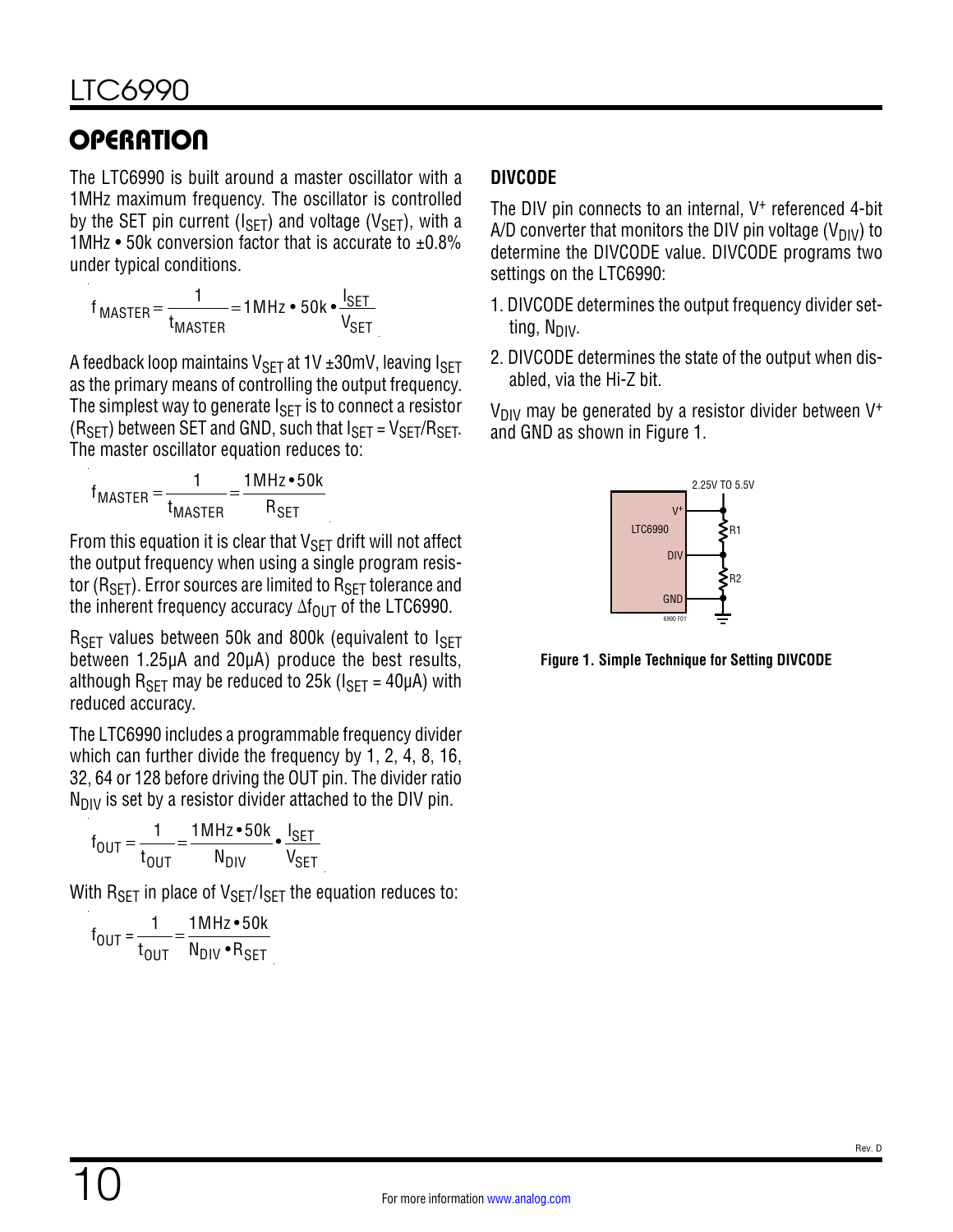<span id="page-10-0"></span>

| <b>DIVCODE</b> | Hi-Z         | N <sub>DIV</sub> | Recommended four     | <b>R1 (k)</b> |      | $V_{\text{DIV}}/V^+$  |
|----------------|--------------|------------------|----------------------|---------------|------|-----------------------|
| 0              | 0            |                  | 62.5kHz to 1MHz      | Short<br>Open |      | $\leq$ 0.03125 ±0.015 |
|                | $\Omega$     | $\overline{2}$   | 31.25kHz to 500kHz   | 976           | 102  | $0.09375 + 0.015$     |
| 2              | $\mathbf{0}$ | 4                | 15.63kHz to 250kHz   | 976           | 182  | $0.15625 + 0.015$     |
| 3              | $\mathbf{0}$ | 8                | 7.813kHz to 125kHz   | 1000          | 280  | $0.21875 + 0.015$     |
| 4              | $\mathbf{0}$ | 16               | 3.906kHz to 62.5kHz  | 1000          | 392  | $0.28125 + 0.015$     |
| 5              | $\mathbf{0}$ | 32               | 1.953kHz to 31.25kHz | 1000          | 523  | $0.34375 + 0.015$     |
| 6              | $\mathbf{0}$ | 64               | 976.6Hz to 15.63kHz  | 1000          | 681  | $0.40625 + 0.015$     |
| 7              | 0            | 128              | 488.3Hz to 7.813kHz  | 1000          | 887  | $0.46875 + 0.015$     |
| 8              |              | 128              | 488.3Hz to 7.813kHz  | 887           | 1000 | $0.53125 + 0.015$     |
| 9              |              | 64               | 976.6Hz to 15.63kHz  | 681<br>1000   |      | $0.59375 + 0.015$     |
| 10             |              | 32               | 1.953kHz to 31.25kHz | 523           | 1000 | $0.65625 \pm 0.015$   |
| 11             |              | 16               | 3.906kHz to 62.5kHz  | 392           | 1000 | $0.71875 + 0.015$     |
| 12             |              | 8                | 7.813kHz to 125kHz   | 280           | 1000 | $0.78125 + 0.015$     |
| 13             |              | 4                | 15.63kHz to 250kHz   | 182           | 976  | $0.84375 + 0.015$     |
| 14             |              | 2                | 31.25kHz to 500kHz   | 102           | 976  | $0.90625 + 0.015$     |
| 15             |              |                  | 62.5kHz to 1MHz      | Short         | Open | $\geq$ 0.96875 ±0.015 |

[Table 1](#page-10-0) offers recommended 1% resistor values that accurately produce the correct voltage division as well as the corresponding  $N_{\text{DIV}}$  and Hi-Z values for the recommended resistor pairs. Other values may be used as long as:

- 1. The V<sub>DIV</sub>/V<sup>+</sup> ratio is accurate to  $\pm$ 1.5% (including resistor tolerances and temperature effects)
- 2. The driving impedance (R1||R2) does not exceed 500kΩ.

If the voltage is generated by other means (i.e. the output of a DAC) it must track the V+ supply voltage. The last column in [Table 1](#page-10-0) shows the ideal ratio of  $V_{\text{DIV}}$  to the supply voltage, which can also be calculated as:

$$
\frac{V_{\text{DIV}}}{V^+} = \frac{\text{DIVCODE} + 0.5}{16} \pm 1.5\%
$$

For example, if the supply is 3.3V and the desired DIVCODE is 4,  $V_{\text{DIV}} = 0.281 \cdot 3.3V = 928mV \pm 50mV$ .

[Figure 2](#page-10-1) illustrates the information in [Table 1](#page-10-0), showing that  $N_{\text{DIV}}$  is symmetric around the DIVCODE midpoint.

On start-up, the DIV pin A/D converter must determine the correct DIVCODE before the output is enabled. If  $V_{\text{DIV}}$ 



**Figure 2. Frequency Range and Hi-Z Bit vs DIVCODE**

<span id="page-10-1"></span>Rev. D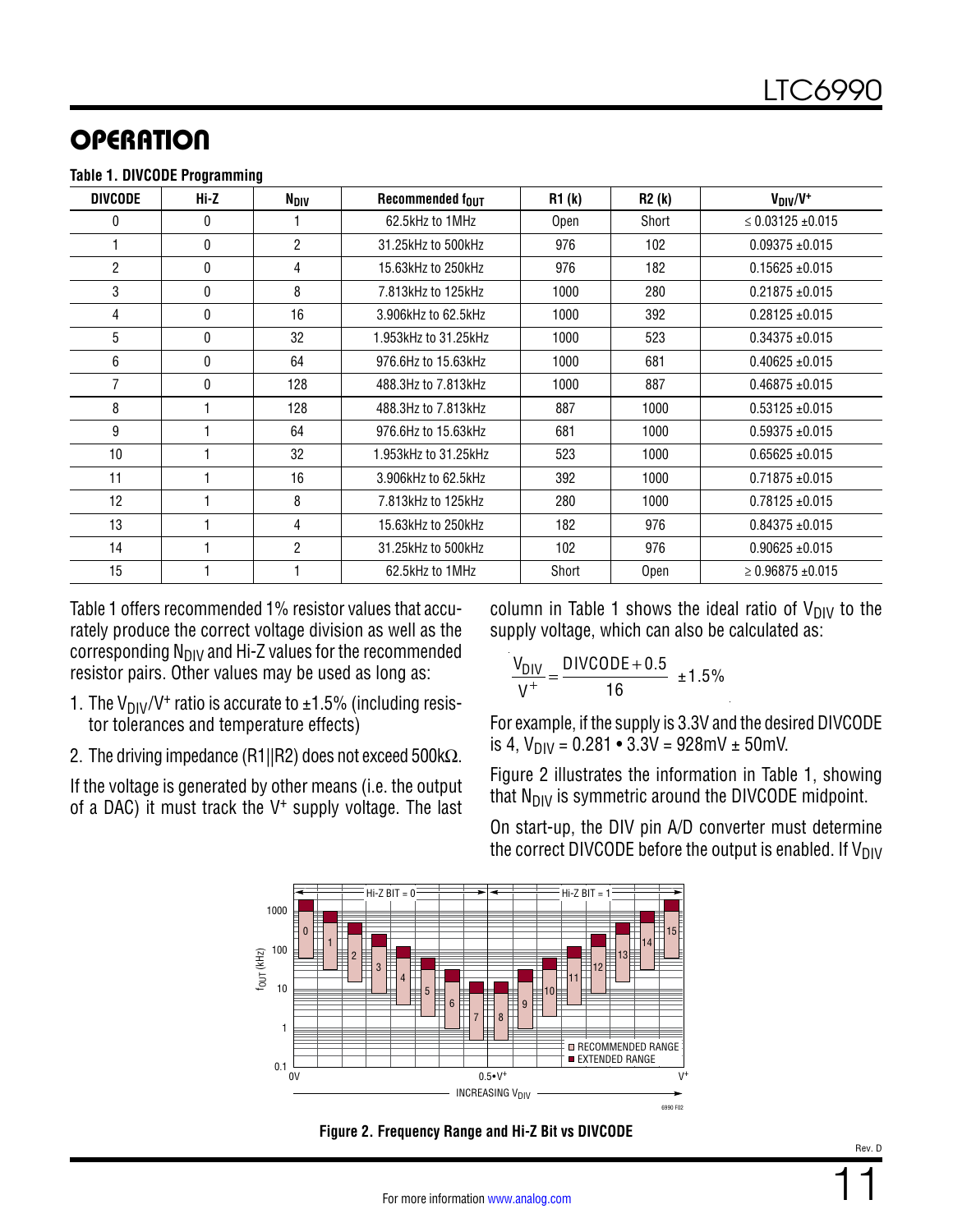is not stable, it will increase the start-up time as the converter waits for a stable result. Therefore, capacitance on the DIV pin should be minimized so it will settle quickly. Less than 100pF will not affect performance.

### **Output Enable**

The OE pin controls the state of the LTC6990's output as seen on the OUT pin. Pulling the OE pin high enables the oscillator output. Pulling it low disables the output. When the output is disabled, it is either held low or placed in a high impedance state as dictated by the Hi-Z bit value (determined by the DIVCODE as described earlier). [Table 2](#page-11-0) summarizes the output control states.

#### <span id="page-11-0"></span>**Table 2. Output States**

| <b>OE Pin</b> | Hi-Z | OUT                          |
|---------------|------|------------------------------|
|               |      | Enabled, Output is Active    |
|               |      | Disabled, Output is Hi-Z     |
|               |      | Disabled, Output is Held Low |

[Figure 3](#page-11-1) illustrates the timing for the OE function when  $Hi-Z = 0$ . When OE is low, the output is disabled and OUT is held low. Bringing OE high enables the output after a delay,  $t_{FNABI}F$ , which synchronizes the enable to eliminate sliver pulses and guarantee the correct width for the first pulse. If  $N_{\text{DIV}} = 1$  or 2 this delay will be no longer than the output period,  $t_{OUT}$ . If  $N_{DIV} > 2$  the delay is limited to twice the internal master oscillator period (or  $2 \cdot t_{\text{MASTER}}$ ). Forcing OE low will bring OUT low after a propagation delay,  $t_{\text{PD}}$ . If the output is high when OE falls, the output pulse will be truncated.

As shown in [Figure 4](#page-11-2), setting  $Hi-Z = 1$  places the output in a high-impedance state when  $OE = 0$ . This feature allows for "wired-OR" connections of multiple devices. Driving OE high enables the output. The output will usually be forced low during this time, although it is possible for OUT to transition directly from high-impedance to a high output, depending on the timing of the OE transition relative to the internal oscillator. Once high, the first output pulse will have the correct width (unless truncated by bringing OE low again).



<span id="page-11-1"></span>**Figure 3. OE Timing Diagram (Hi-Z = 0)**



<span id="page-11-2"></span>**Figure 4. OE Timing Diagram (Hi-Z = 1)**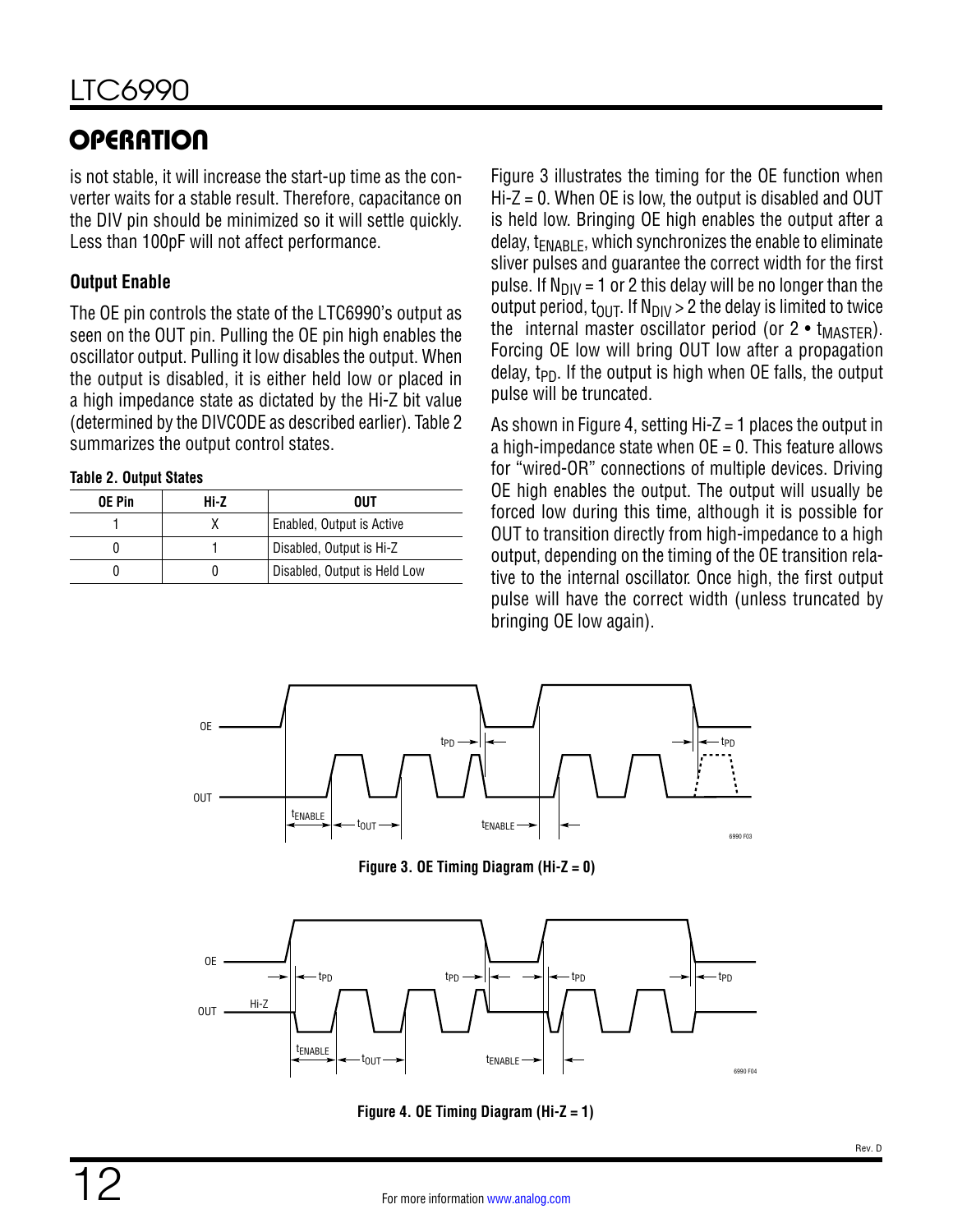### **Changing DIVCODE After Start-Up**

Following start-up, the A/D converter will continue monitoring  $V_{\text{DIV}}$  for changes. Changes to DIVCODE will be recognized slowly, as the LTC6990 places a priority on eliminating any "wandering" in the DIVCODE. The typical delay depends on the difference between the old and new DIVCODE settings and is proportional to the master oscillator period.

 $t_{\text{DIVCOMP}} = 16 \cdot (\Delta \text{DIVCODE} + 6) \cdot t_{\text{MASTER}}$ 

A change in DIVCODE will not be recognized until it is stable, and will not pass through intermediate codes. A digital filter is used to guarantee the DIVCODE has settled to a new value before making changes to the output. Then the output will make a clean (glitchless) transition to the new divider setting.



**Figure 5. DIVCODE Change from 5 to 2 Figure 6. Typical Start-Up**

### **Start-Up Time**

When power is first applied to the LTC6990 the power-on reset (POR) circuit will initiate the start-up time,  $t_{START}$ . The OUT pin is floated (high-impedance) during this time. The typical value for  $t_{\text{START}}$  ranges from 0.5ms to 8ms depending on the master oscillator frequency (independent of  $N_{\text{DIV}}$ ):

 $t_{\text{STAT(TYP)}} = 500 \cdot t_{\text{MASTER}}$ 

The start-up time may be longer if the supply or DIV pin voltages are not stable. For this reason, it is recommended to minimize the capacitance on the DIV pin so it will properly track V+.

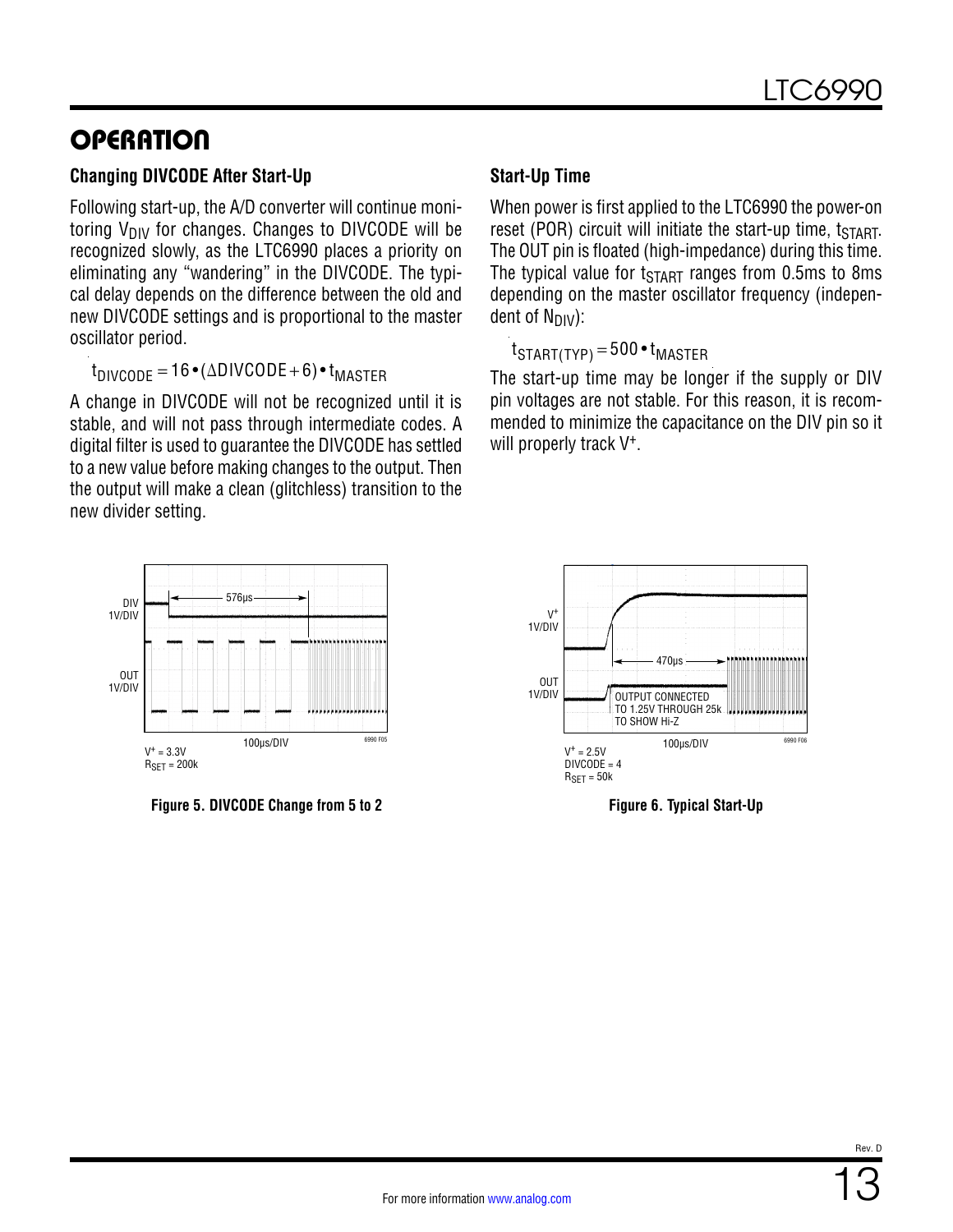<span id="page-13-0"></span>

**Figure 7. Start-Up Timing Diagram (OE = 1, N<sub>DIV</sub> = 1 or 2, Hi-Z = 0 or 1)** 



Figure 8. Start-Up Timing Diagram ( $OE = 1$ ,  $N_{DIV} \ge 4$ , Hi-Z = 0 or 1)



Figure 9. Start-Up Timing Diagram ( $OE = 0$ ,  $N_{\text{DIV}} = \text{Any}, H - Z = 0$ )



Figure 10. Start-Up Timing Diagram ( $OE = 0$ ,  $N_{DIV} = Any$ ,  $Hi-Z = 1$ )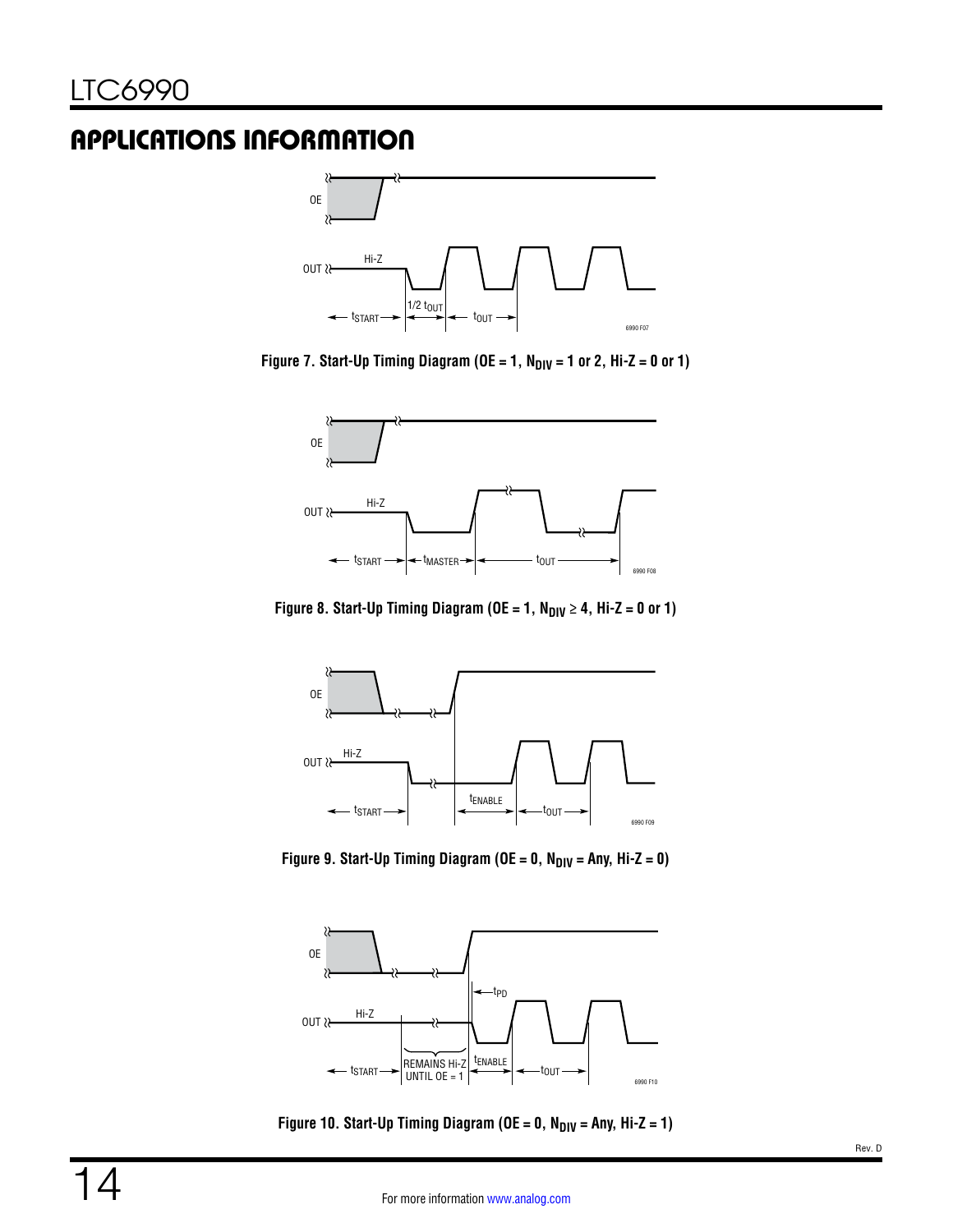### **Start-Up Behavior**

When first powered up, the output is high impedance. If the output is enabled ( $OE = 1$ ) at the end of the start-up time, the output will go low for one  $t_{\text{MASTFR}}$  cycle (or half a t<sub>OUT</sub> cycle if N<sub>DIV</sub> < 4) before the first rising edge. If the output is disabled ( $OE = 0$ ) at the end of the start-up time, the output will drop to a low output if the Hi-Z bit  $= 0$ , or simply remain floating if  $Hi-Z = 1$ .

#### **Basic Fixed Frequency Operation**

The simplest and most accurate method to program the LTC6990 for fixed frequency operation is to use a single resistor,  $R_{\text{SFT}}$ , between the SET and GND pins. The design procedure is a simple two step process. First select the N<sub>DIV</sub> value and then calculate the value for the  $R_{\text{SFT}}$ resistor.

Alternatively, Analog Devices offers the easy to use TimerBlox Designer tool to quickly design any LTC6990 based circuit. Use the free [TimerBlox LTC6990: Voltage](http://beta-tools.analog.com/timerblox/LTC6990) [Controlled Oscillator Web-Based Design Tool.](http://beta-tools.analog.com/timerblox/LTC6990)

#### **Step 1: Selecting the N<sub>DIV</sub> Frequency Divider Value**

As explained earlier, the voltage on the DIV pin sets the DIVCODE which determines both the Hi-Z bit and the  $N_{\text{DIV}}$  value. For a given output frequency,  $N_{\text{DIV}}$  should be selected to be within the following range.

$$
\frac{62.5 \text{ kHz}}{f_{\text{OUT}}} \le N_{\text{DIV}} \le \frac{1 \text{ MHz}}{f_{\text{OUT}}} \tag{1a}
$$

To minimize supply current, choose the lowest  $N_{\text{DIV}}$  value (generally recommended). For faster start-up or decreased jitter, choose a higher  $N_{\text{DIV}}$  setting. Alternatively, use [Table 1](#page-10-0) as a guide to select the best  $N_{\text{DIV}}$  value for the given application. After choosing the value for  $N_{\text{DIV}}$ , use [Table 1](#page-10-0) to select the proper resistor divider or  $V_{\text{DIV}}/V^+$ ratio to apply to the DIV pin.

### **Step 2: Calculate and Select RSET**

The final step is to calculate the correct value for  $R_{\text{SFT}}$ using the following equation.

$$
R_{\text{SET}} = \frac{1 M H z \cdot 50 k}{N_{\text{DIV}} \cdot f_{\text{OUT}}}
$$
 (1b)

Select the standard resistor value closest to the calculated value.

#### **Example: Design a 20kHz Oscillator with Minimum Power Consumption**

### **Step 1: Selecting the N<sub>DIV</sub> Frequency Divider Value**

First, choose an  $N_{\text{DIV}}$  value that meets the requirements of Equation (1a).

 $3.125 \le N_{\text{DIV}} \le 50$ 

Potential settings for  $N_{\text{DIV}}$  include 4, 8, 16, and 32.  $N_{\text{DIV}}$  $= 4$  is the best choice, as it minimizes supply current by using a large  $R_{\text{SFT}}$  resistor. Using [Table 1](#page-10-0), choose the R1 and R2 values to program DIVCODE to either 2 or 13, depending on the desired behavior when the output is disabled.

#### **Step 2: Select RSFT**

Calculate the correct value for  $R_{\text{SET}}$  using Equation (1b).

$$
R_{SET} = \frac{1MHz \cdot 50k}{4 \cdot 20kHz} = 625k
$$

Since 625k is not available as a standard 1% resistor, substitute 619k if a 0.97% frequency shift is acceptable. Otherwise, select a parallel or series pair of resistors such as 309k and 316k to attain a more precise resistance.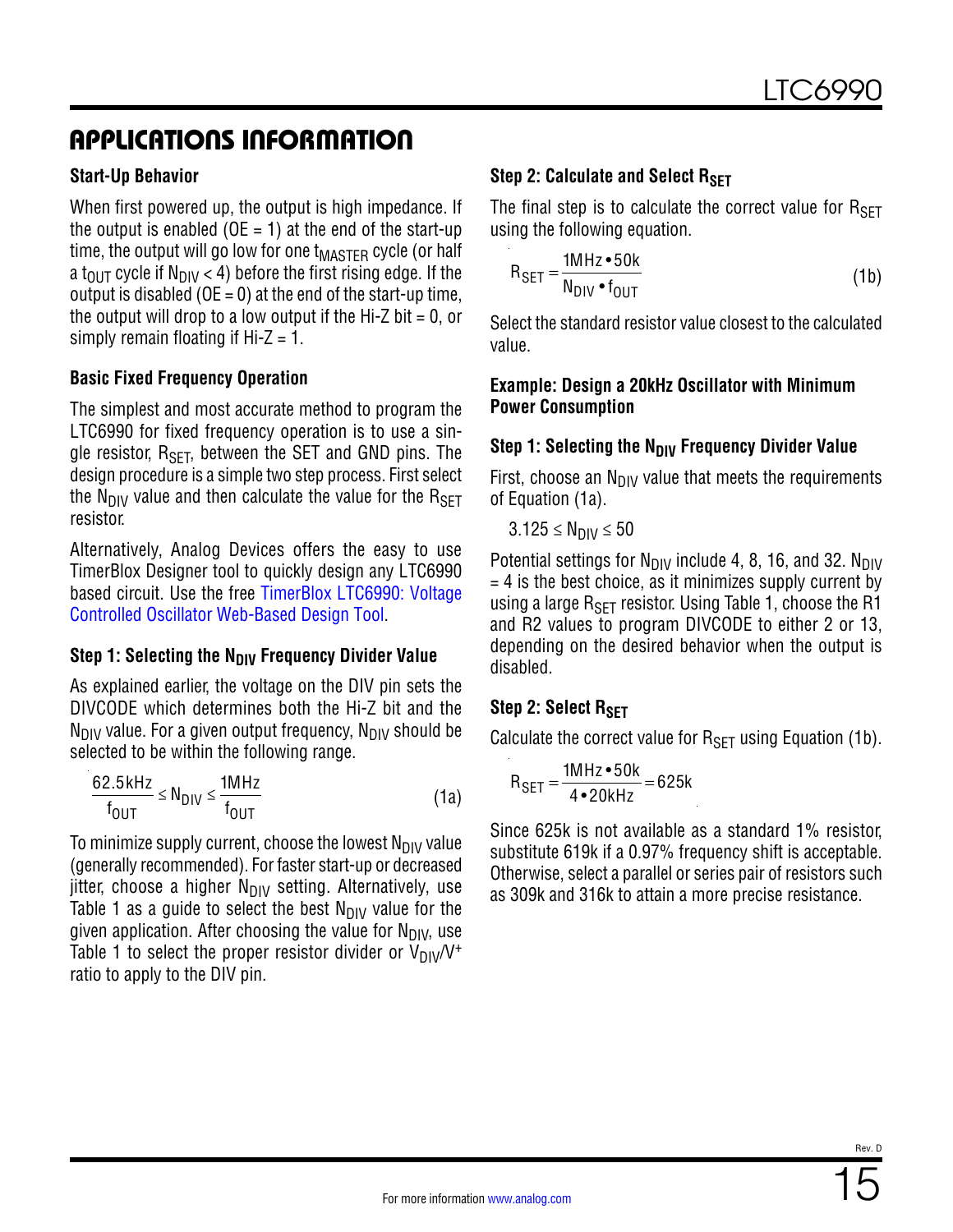#### **Frequency Modulated Operation (Voltage-Controlled Oscillator)**

Operating the LTC6990 as a voltage-controlled oscillator in its simplest form is achieved with one additional resis-tor. As shown in [Figure 11,](#page-15-0) voltage  $V_{\text{CTRL}}$  sources/sinks a current through  $R_{VCO}$  to vary the  $I_{SFT}$  current, which in turn modulates the output frequency as described in Equation (2).



**Figure 11. Voltage Controlled Oscillator**

Equation (2) can be re-written as shown below, where  $f_{(0V)}$  is the output frequency when  $V_{\text{CTRL}} = 0V$ , and  $K_{VCO}$ is the frequency gain. Note that the gain is negative (the output frequency decreases as  $V_{\text{CTRL}}$  increases).

$$
f_{OUT} = f_{(OV)} - K_{VCO} \cdot V_{CTRL}
$$
\n
$$
f_{(OV)} = \frac{1 M Hz \cdot 50 k}{N_{DIV} \cdot (R_{SET} || R_{VCO})}
$$
\n
$$
K_{VCO} = \frac{1 M Hz \cdot 50 k}{N_{DIV} \cdot V_{SET} \cdot R_{VCO}}
$$

The design procedure for a VCO is a simple four step process. First select the  $N_{\text{DIV}}$  value. Then calculate the intermediate values  $K_{VCO}$  and  $f_{(0V)}$ . Next, calculate and select the  $R_{VCO}$  resistor. Finally calculate and select the R<sub>SET</sub> resistor.

### **Step 1: Select the N<sub>DIV</sub> Frequency Divider Value**

For best accuracy, the master oscillator frequency should fall between 62.5kHz and 1MHz. Since  $f_{MASTER} = N_{DIV}$  •  $f_{\text{OUT}}$ , choose a value for N<sub>DIV</sub> that meets the following conditions

$$
\frac{62.5\text{kHz}}{f_{OUT(MIN)}} \leq N_{DIV} \leq \frac{1\text{MHz}}{f_{OUT(MAX)}}
$$
(3a)

The 16:1 frequency range of the master oscillator and the 2:1 divider step-size provides several overlapping frequency spans to guarantee that any 8:1 modulation range can be covered by a single  $N_{\text{DIV}}$  setting. R<sub>VCO</sub> allows the gain to be tailored to the application, mapping the  $V_{\text{CTRI}}$ voltage range to the modulation range.

### **Step 2: Calculate K<sub>VCO</sub> and f<sub>(0V)</sub>**

 $K_{VCO}$  and f<sub>(0V)</sub> define the VCO's transfer function and simplify the calculation of the the  $R_{VCO}$  and  $R_{SET}$  resistors. Calculate these parameters using the following equations.

$$
K_{VCO} = \frac{f_{OUT(MAX)} - f_{OUT(MIN)}}{V_{CTRL(MAX)} - V_{CTRL(MIN)}}
$$
(3b)

$$
f_{(0V)} = f_{OUT(MAX)} + K_{VCO} \bullet V_{CTRL(MIN)} \tag{3c}
$$

<span id="page-15-0"></span> $K_{VCO}$  and f<sub>(0V)</sub> are not device settings or resistor values themselves. However, beyond their utility for the resistor calculations, these parameters provide a useful and intuitive way to look at the VCO application. The  $f_{(0V)}$  parameter is the output frequency when  $V_{\text{CTR}}$  is at  $\overset{\sim}{0}V$ . Viewed another way, it is the fixed output frequency when the  $R_{VCO}$  and  $R_{SET}$  resistors are in parallel.  $K_{VCO}$  is actually the frequency gain of the circuit.

With K<sub>VCO</sub> and  $f_{(0V)}$  determined, the R<sub>VCO</sub> and R<sub>SET</sub> values can now be calculated.

### **Step 3: Calculate and Select R<sub>VCO</sub>**

The next step is to calculate the correct value for  $R_{VCD}$ using the following equation.

$$
R_{VCO} = \frac{1MHz \cdot 50k}{N_{DIV} \cdot V_{SET} \cdot K_{VCO}}
$$
 (3d)

Select the standard resistor value closest to the calculated value.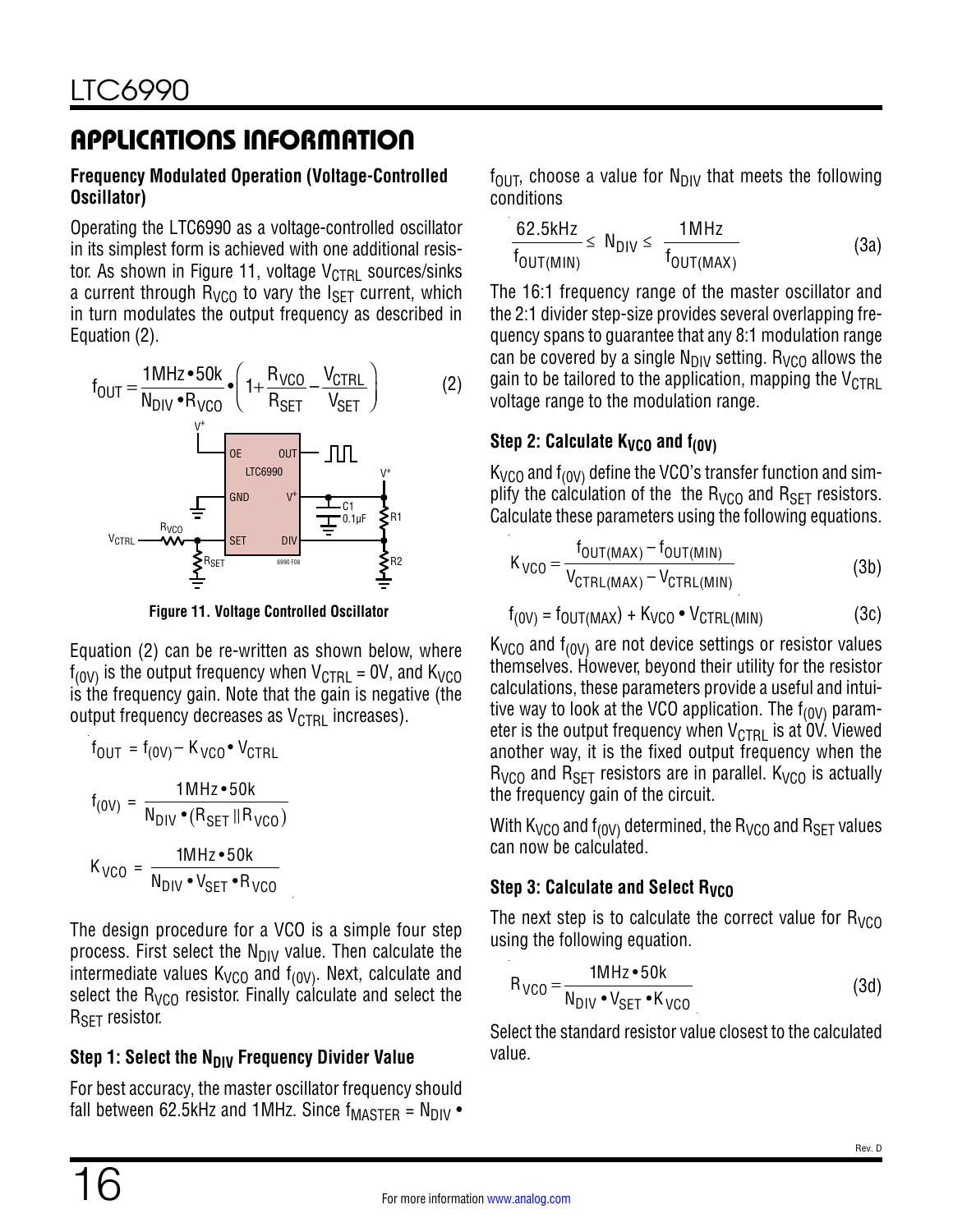#### **Step 4: Calculate and Select RSFT**

The final step is to calculate the correct value for  $R_{\text{SFT}}$ using the following equation:

$$
R_{\text{SET}} = \frac{1 \text{MHz} \cdot 50 \text{k}}{N_{\text{DIV}} \cdot (f_{(0V)} - V_{\text{SET}} \cdot K_{VCO})}
$$
(3e)

Select the standard resistor value closest to the calculated value.

Some applications require combinations of  $f_{\text{OUT(MIN)}},$  $f_{\text{OUT}(MAX)}$ ,  $V_{\text{CTRL}(MIN)}$  and  $V_{\text{CTRL}(MAX)}$  that are not achievable. These applications result in unrealistic or unrealizable (e.g. negative value) resistors. These applications will require preconditioning of the  $V_{\text{CTRL}}$  signal via range scaling and/or level shifting to place the  $V_{\text{CTRL}}$  into a range that yields realistic resistor values.

### **Frequency Error in VCO Applications Due to VSFT Error**

As stated earlier,  $f_{(0\text{V})}$  represents the frequency for  $V_{\text{CTRI}}$  $= 0V$ , which is the same value as would be generated by a single resistor between SET and GND with a value of  $R_{\rm SFT}$  ||  $R_{\rm VCO}$ . Therefore,  $f_{(0{\rm V})}$  is not affected by error or drift in  $V_{\text{SFT}}$  (i.e.  $\Delta V_{\text{SFT}}$  adds no frequency error when  $V_{\text{CTRL}} = 0V$ ).

The accuracy of  $K_{VCO}$  *does* depend on  $V_{SFT}$  because the output frequency is controlled by the ratio of  $V_{\text{CTRL}}$ to V<sub>SET</sub>. The frequency error (in Hertz) due to  $\Delta V_{\text{SET}}$  is approximated by:

$$
\Delta f_{OUT} \cong K_{VCO} \bullet V_{CTRL} \bullet \frac{\Delta V_{SET}}{V_{SET}}
$$

As the equation indicates, the potential for error in output frequency due to  $V_{\text{SET}}$  error increases with  $K_{VCO}$  and is at its largest when  $V_{\text{CTRL}}$  is at its maximum. Recall that when  $V_{\text{CTRI}}$  is at its maximum, the output frequency is at its minimum. With the maximum absolute frequency error (in Hertz) occurring at the lowest output frequency, the relative frequency error (in percent) can be significant.

 $V_{\text{SFT}}$  is nominally 1.0V with a maximum error of  $\pm 30$ mV for at most a  $\pm 3\%$  error term. However, this  $\pm 3\%$  potential error term is multiplied by both  $V_{\text{CTRI}}$  and  $K_{\text{VCO}}$ . Wide frequency range applications (high  $K_{VCO}$ ) can have frequency errors greater than  $\pm 50\%$  at the highest V<sub>CTRL</sub> voltage (lowest  $f_{\text{OUT}}$ ). For this reason the simple, two resistor VCO circuit must be used with caution for applications where the frequency range is greater than 4:1. Restricting the range to 4:1 typically keeps the frequency error due to  $V_{\text{SFT}}$  variation below 10%.

For wide frequency range applications, the non-inverting VCO circuit shown in [Figure 13](#page-17-0) is preferred because the maximum frequency error occurs when the frequency is highest, keeping the relative error (in percent) much smaller.



**Figure 12. VCO Transfer Function**

#### **Example: Design a VCO with the Following Parameters**

 $f_{\text{OUT} (MAX)} = 100$ kHz at  $V_{\text{CTRI}} (MIN) = 1$ V  $f_{\text{OUT(MIN)}} = 10$ kHz at  $V_{\text{CTRL} (MAX)} = 4V$ 

#### **Step 1: Select the N<sub>DIV</sub> Value**

First, choose an  $N_{\text{DIV}}$  that meets the requirements of Equation (3a).

 $6.25 \le N_{\text{DIV}} \le 10$ 

The application's desired frequency range is 10:1, which isn't always possible. However, in this case  $N_{\text{DIV}} = 8$  meets both requirements of Equation (3).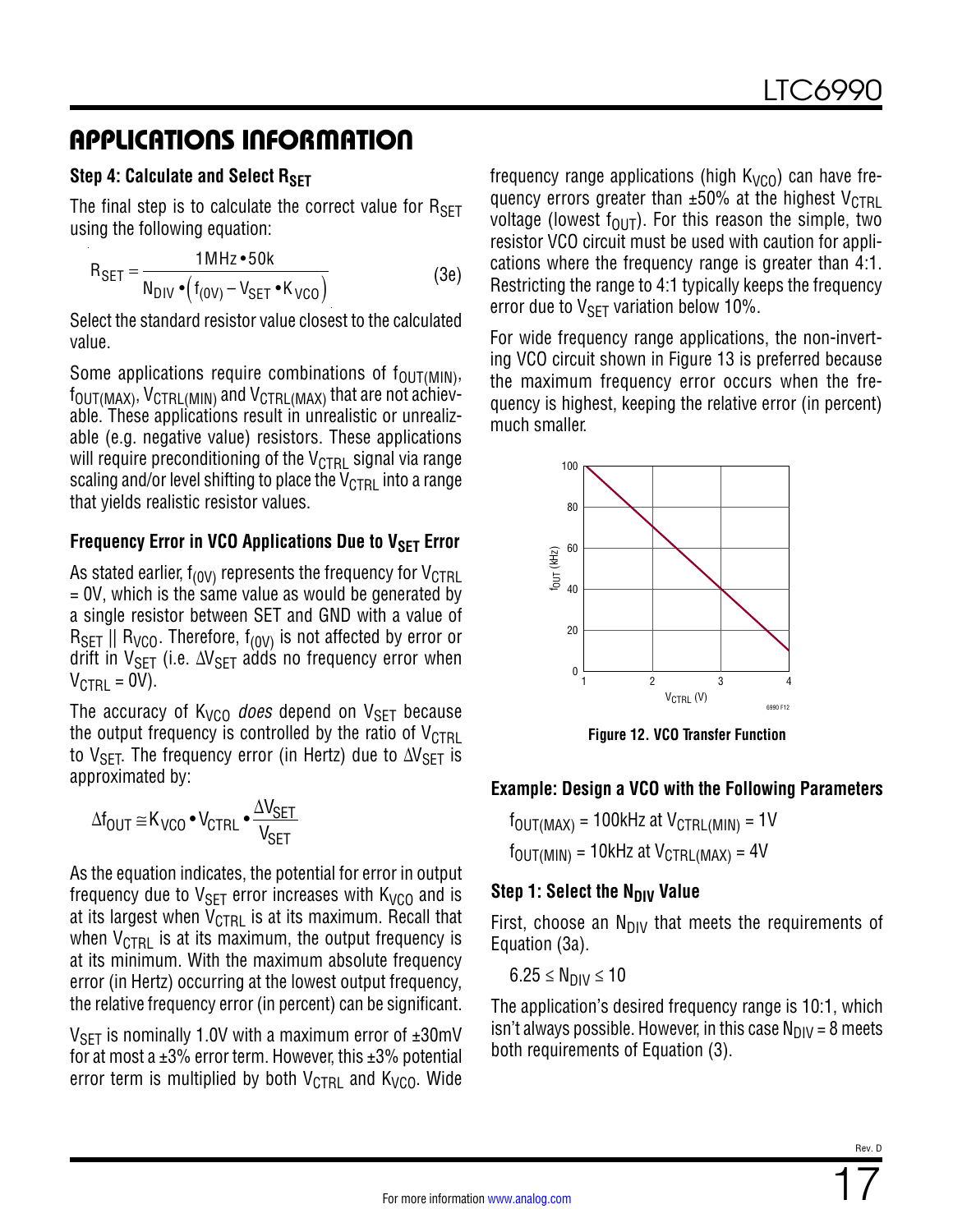### Step 2: Calculate K<sub>VCO</sub> and f<sub>(0V)</sub>

Next, calculate the intermediate values  $K_{VCO}$  and  $f_{(0V)}$ using Equations (3b) and (3c).

 $K_{VCO} = \frac{100kHz - 10kHz}{4V - 1V} = 30kHz/V$ f<sub>(0V)</sub> = 100kHz + 30kHz/V • 1V = 130kHz

### **Step 3: Calculate and Select Ryco**

The next step is to use Equation (3d) to calculate the correct value for  $R_{VCO}$ .

 $R_{VCO} = \frac{1 \text{MHz} \cdot 50 \text{k}}{8 \cdot 1 \text{V} \cdot 30 \text{kHz/V}} = 208.333 \text{k}$ 

Select  $R_{VCD} = 210k$ .

### **Step 4: Calculate and Select RSET**

The final step is to calculate the correct value for  $R_{\text{SFT}}$ using Equation (3e).

$$
R_{SET} = \frac{1MHz \cdot 50k}{8 \cdot (130kHz - 1V \cdot 30kHz/V)} = 62.5k
$$

Select  $R_{SFT}$  = 61.9k

In this design example, with its wide 10:1 frequency range, the potential output frequency error due to  $V_{\text{SET}}$ error alone ranges from less than  $\pm 1\%$  when V<sub>CTRL</sub> is at its minimum up to  $\pm 36\%$  when V<sub>CTRL</sub> is at its maximum. This error must be accounted for in the system design.

Depending on the application's requirements, the noninverting VCO circuit in [Figure 13](#page-17-0) may be preferred for this wide of a frequency variation as its maximum inaccuracy due to  $V_{\text{SET}}$  error is only  $\pm 9\%$  and can be reduced to only  $\pm 3\%$  with a small change to the voltage tuning range specification.

### **Reducing V<sub>SFT</sub> Error Effects in VCO Applications**

[Figure 13](#page-17-0) shows a VCO that reduces the effect of  $\Delta V_{\rm SFT}$ by adding an op-amp to make  $V_{\text{CTRL}}$  dependent on  $V_{\text{SET}}$ . This circuit also has a positive transfer function (the output frequency increases as  $V_{\text{IN}}$  increases). Furthermore, for positive  $V_{IN}$  voltages, this circuit places the greatest absolute frequency error at the highest output frequency. Compared to the simple VCO circuit of [Figure 11,](#page-15-0) the absolute frequency error is unchanged. However, with the maximum absolute frequency error (in Hertz) now occurring at the highest output frequency, the relative frequency error (in percent) is greatly improved.



<span id="page-17-0"></span>Figure 13. VCO with Reduced ∆V<sub>SET</sub> Sensitivity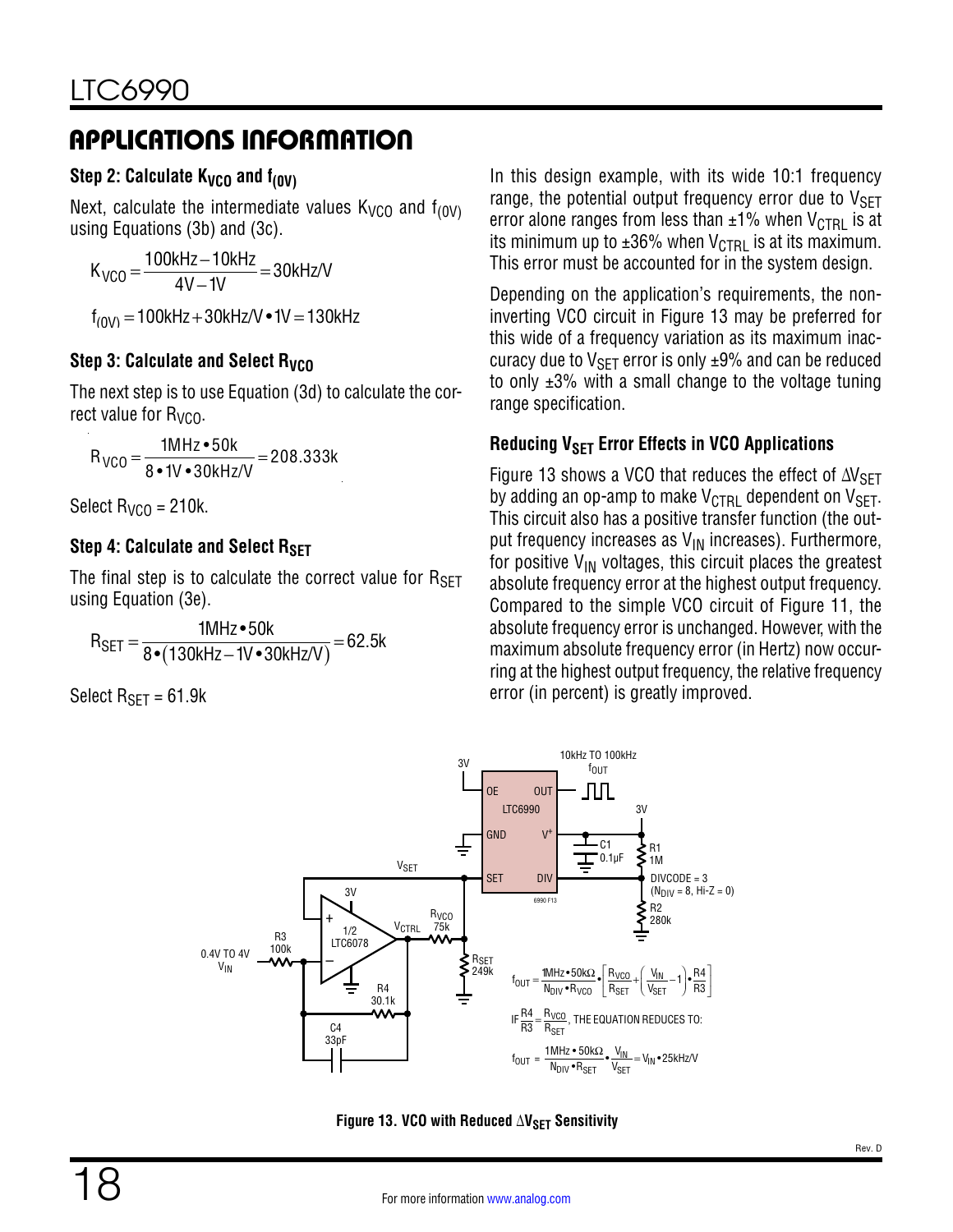Additionally, by choosing the VCO's specifications shrewdly, the frequency error (in percent) due to  $V_{\text{SFT}}$ variation is reduced to  $\Delta V_{\rm SFT}/V_{\rm SFT}$  = ±3%. To realize this improvement, the design must abide by three conditions. First, the  $V_{IN}$  voltage must be positive throughout the range. Second, choose  $V_{MAX}/V_{MIN} \ge f_{MAX}/f_{MIN}$ . Last, choose  $R_{VCO}/R_{SFT} \geq R4/R3$ .

[Figure 13](#page-17-0) shows a design similar to the previous design example where the  $V_{MIN}$  voltage is now specified to be 0.4V. This satisfies the  $V_{MAX}/V_{MIN} \ge f_{MAX}/f_{MIN}$  condition and the design assures that the output frequency error due to  $V_{\text{SFT}}$  variation is only  $\pm 3\%$ .

#### **Eliminating V<sub>SET</sub> Error Effects with DAC Frequency Control**

Many DACs allow for the use of an external reference. If such a DAC is used to provide the  $V_{\text{CTRI}}$  voltage, the  $V_{\text{SET}}$  error is eliminated by buffering  $V_{\text{SET}}$  and using it as the DAC's reference voltage, as shown in [Figure 14.](#page-18-0) The DAC's output voltage now tracks any  $V_{\rm SFT}$  variation and eliminates it as an error source. The SET pin cannot be tied directly to the reference input of the DAC because the current drawn by the DAC's REF input would affect the frequency.

#### **ISET Extremes (Master Oscillator Frequency Extremes)**

Pushing  $I_{\text{SFT}}$  outside of the recommended 1.25 $\mu$ A to 20 $\mu$ A range forces the master oscillator to operate outside of the 62.5kHz to 1MHz range in which it is most accurate. The oscillator will still function with reduced accuracy in its extended range (see the [Electrical Characteristics](#page-2-0) section).

The LTC6990 is designed to function normally for  $I_{\text{SFT}}$ as low as 1.25µA. At approximately 500nA, the oscillator output will be frozen in its current state. For  $N_{\text{DIV}} = 1$  or 2, OUT will halt in a low state. But for larger divider ratios, it could halt in a high or low state. This avoids introducing short pulses while modulating a very low frequency output. Note that the output will not be *disabled* as when OE is low (e.g. the output will not enter a high impedance state if  $Hi-Z = 1$ ).

At the other extreme, the master oscillator frequency can reach 2MHz for  $I_{SFT}$  = 40µA ( $R_{SFT}$  = 25k). It is not recommended to operate the master oscillator beyond 2MHz because the accuracy of the DIV pin ADC will suffer.



<span id="page-18-0"></span>**Figure 14. Digitally Controlled Oscillator with VSET Variation Eliminated**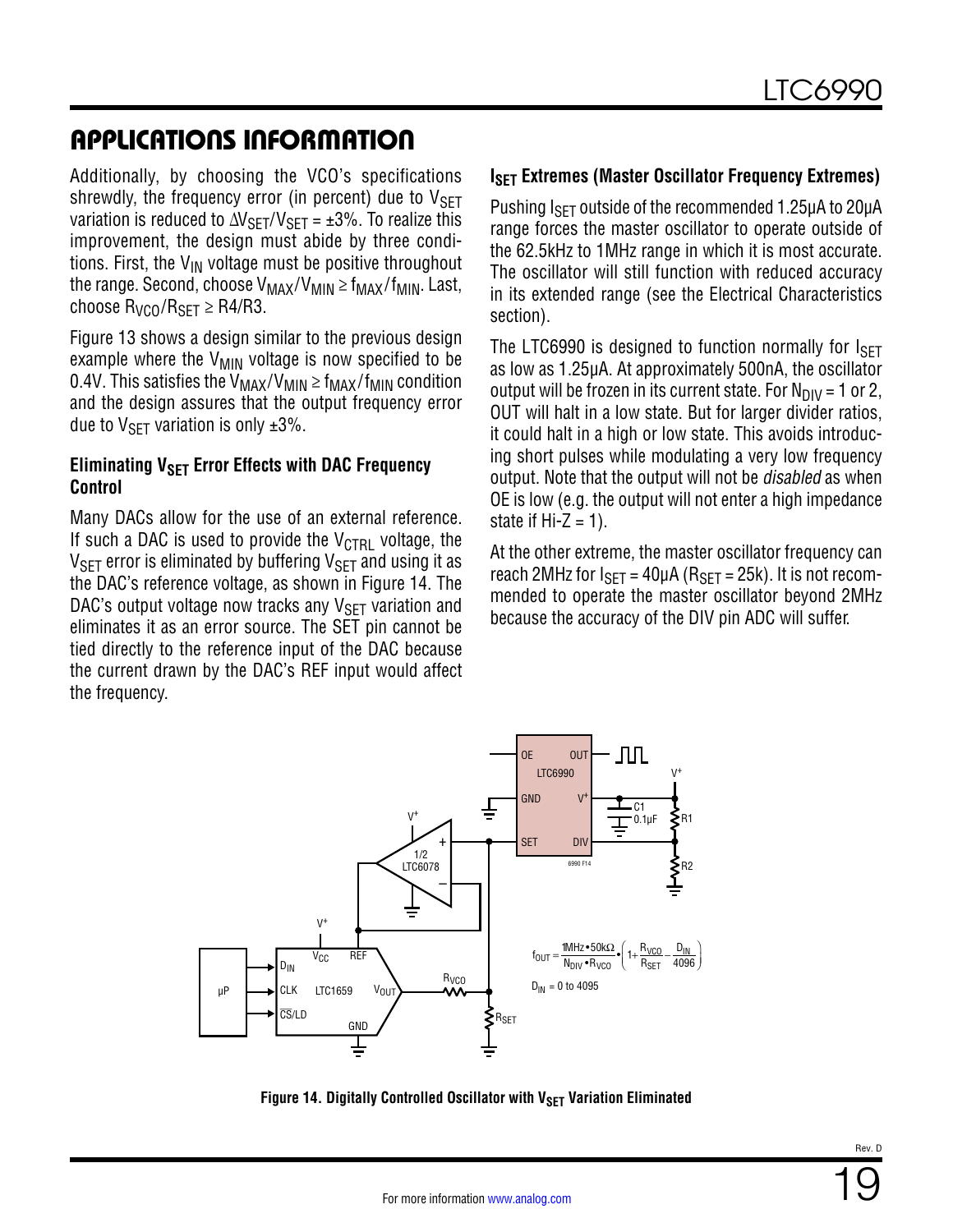### **Modulation Bandwidth and Settling Time**

The LTC6990 will respond to changes in  $I_{\text{SET}}$  up to a -3dB bandwidth of 0.4  $\bullet$  f<sub>OUT</sub> (see [Figure 15\)](#page-19-0). This makes it easy to stabilize a feedback loop around the LTC6990, since it does not introduce a low-frequency pole.

Settling time depends on the master oscillator frequency. Following a 2x or 0.5x step change in  $I<sub>SFT</sub>$ , the output frequency takes approximately six master clock cycles (6 •  $t_{\text{MASTFR}}$ ) to settle to within 1% of the final value. An example is shown in [Figure 16](#page-19-1).



<span id="page-19-0"></span>**Figure 15. Modulation Frequency Response**

### **Power Supply Current**

The power supply current varies with frequency, supply voltage and output loading. It can be estimated under any condition using the following equation:

$$
I_{S(TYP)} \approx V^+ \cdot f_{MASTER} \cdot 7pF + V^+ \cdot f_{OUT} \cdot (13pF + C_{LOAD})
$$
  
+ 
$$
\frac{V^+}{480k\Omega} + \frac{V^+}{2 \cdot R_{LOAD}} + 1.75 \cdot I_{SET} + 50\mu A
$$

The equation is also valid for  $OE = 0$  (output disabled), with  $f_{\text{OUT}} = 0$ Hz.



<span id="page-19-1"></span>**Figure 16. Settling Time**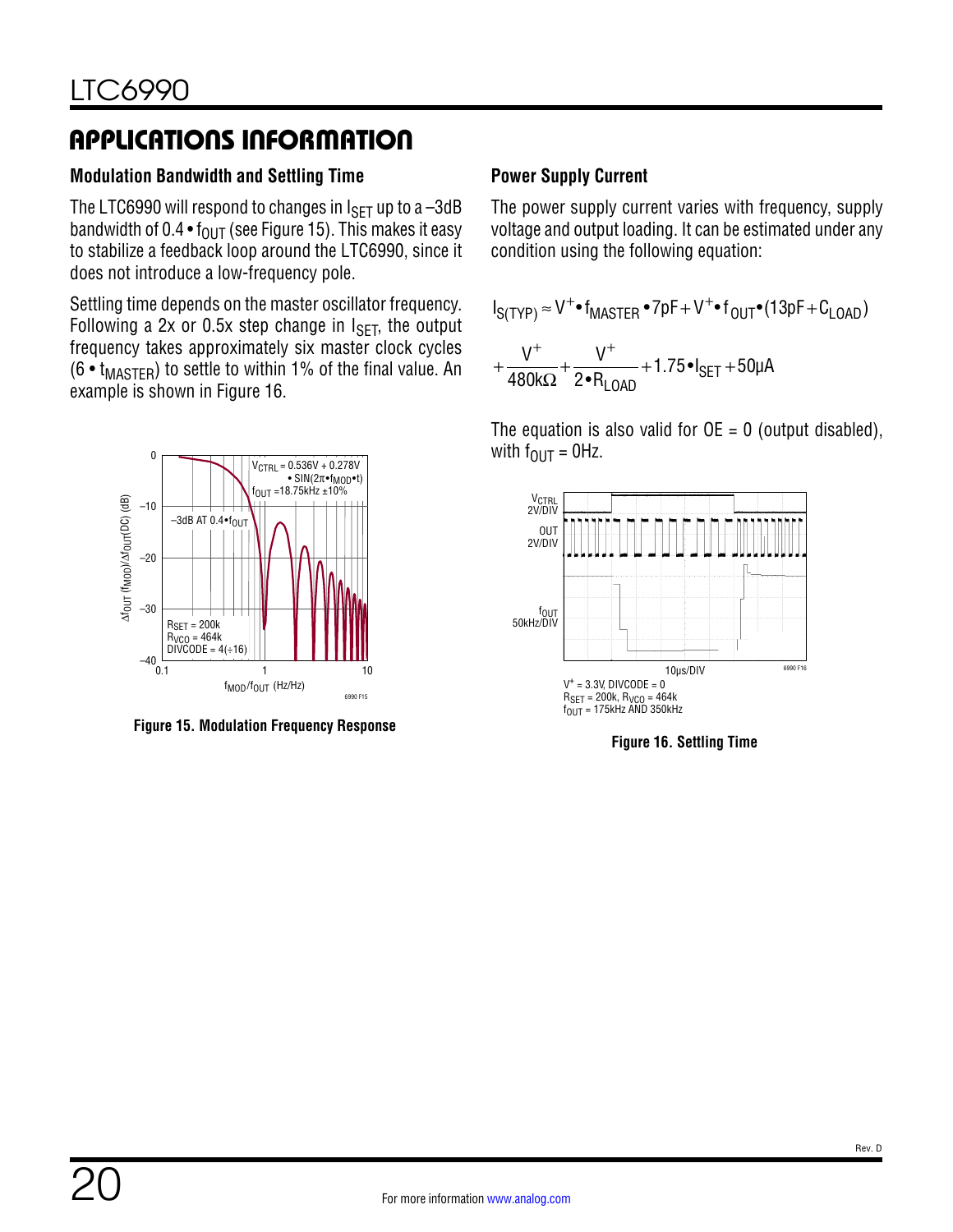### **SUPPLY BYPASSING AND PCB LAYOUT GUIDELINES**

The LTC6990 is a 2.2% accurate silicon oscillator when used in the appropriate manner. The part is simple to use and by following a few rules, the expected performance is easily achieved. The most important use issues involve adequate supply bypassing and proper PCB layout.

[Figure 17](#page-20-0) shows example PCB layouts for both the SOT-23 and DCB packages using 0603 sized passive components. The layouts assume a two layer board with a ground plane layer beneath and around the LTC6990. These layouts are a guide and need not be followed exactly.

1. Connect the bypass capacitor, C1, directly to the V+ and GND pins using a low inductance path. The connection from C1 to the V+ pin is easily done directly on the top layer. For the DCB package, C1's connection to GND is also simply done on the top layer. For the SOT-23, OUT can be routed through the C1 pads to allow a good C1 GND connection. If the PCB design rules do not allow that, C1's GND connection can be accomplished through multiple vias to the ground plane. Multiple vias for both the GND pin connection to the ground

plane and the C1 connection to the ground plane are recommended to minimize the inductance. Capacitor C1 should be a 0.1µF ceramic capacitor.

- 2. Place all passive components on the top side of the board. This minimizes trace inductance.
- 3. Place  $R_{\text{SET}}$  as close as possible to the SET pin and make a direct, short connection. The SET pin is a current summing node and currents injected into this pin directly modulate the operating frequency. Having a short connection minimizes the exposure to signal pickup.
- 4. Connect  $R_{\text{SFT}}$  directly to the GND pin. Using a long path or vias to the ground plane will not have a significant affect on accuracy, but the direct, short connection is recommended and easy to apply.
- 5. Use a ground trace to shield the SET pin. This provides another layer of protection from radiated signals.
- 6. Place R1 and R2 close to the DIV pin. A direct, short connection to the DIV pin minimizes the external signal coupling.



<span id="page-20-0"></span>**Figure 17. Supply Bypassing and PCB Layout**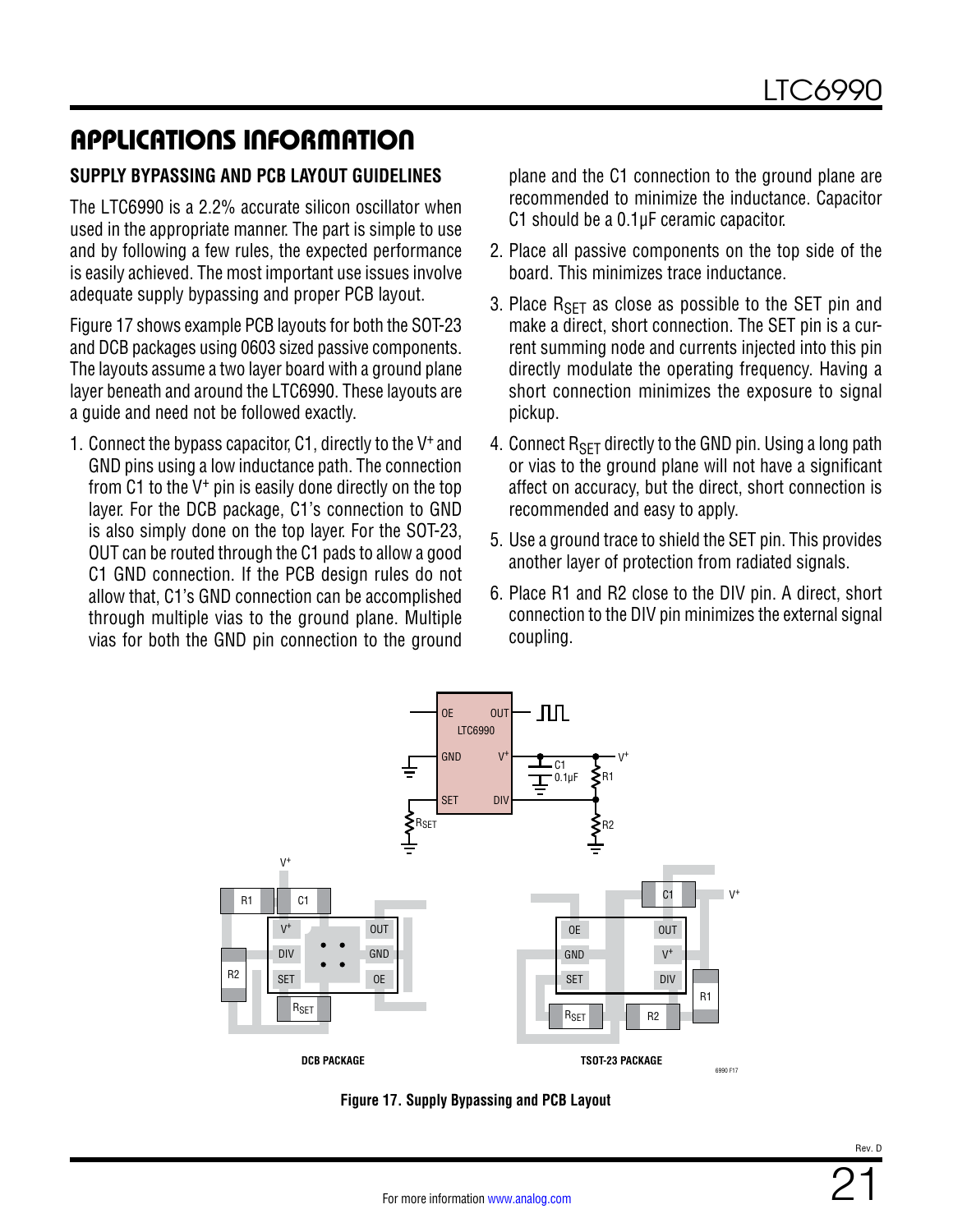#### **Programming N<sub>DIV</sub> Using an 8-Bit DAC**



Full Range VCO with Any  $N_{DIV}$  Setting ( $f_{MAX}$  to  $f_{MIN}$  for  $V_{IN} = 0V$  to  $V_{SET}$ )



Full Range VCO with Any N<sub>DIV</sub> Setting (Positive Frequency Control, f<sub>MIN</sub> to f<sub>MAX</sub> for V<sub>IN</sub> = 0V to V<sub>SET</sub>

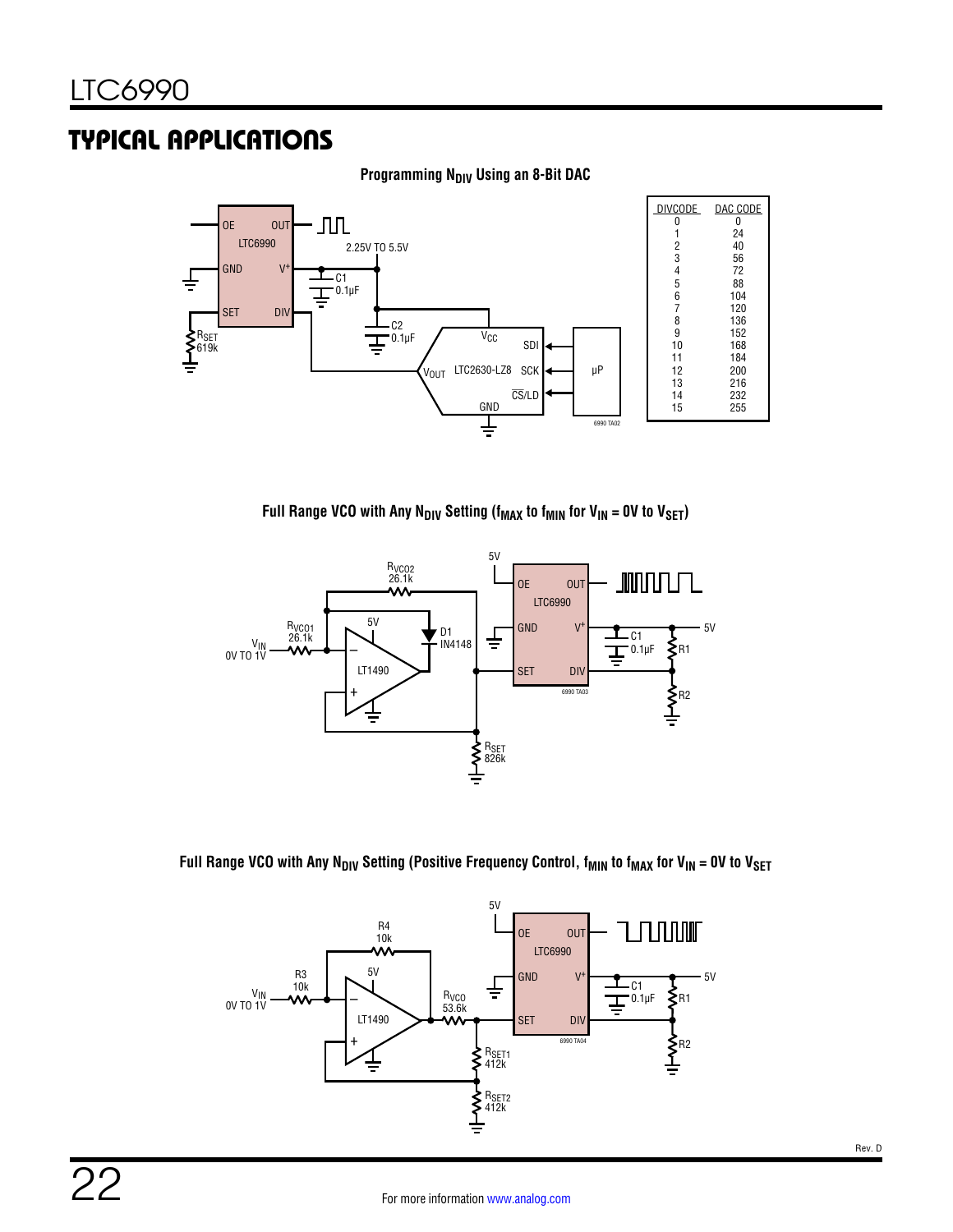

Speaker Alarm. Modulate Tone with R<sub>VCO</sub> within 500Hz to 8kHz Span

#### **Overvoltage Detector/Alarm. Direct Drive of Piezo Alarm**

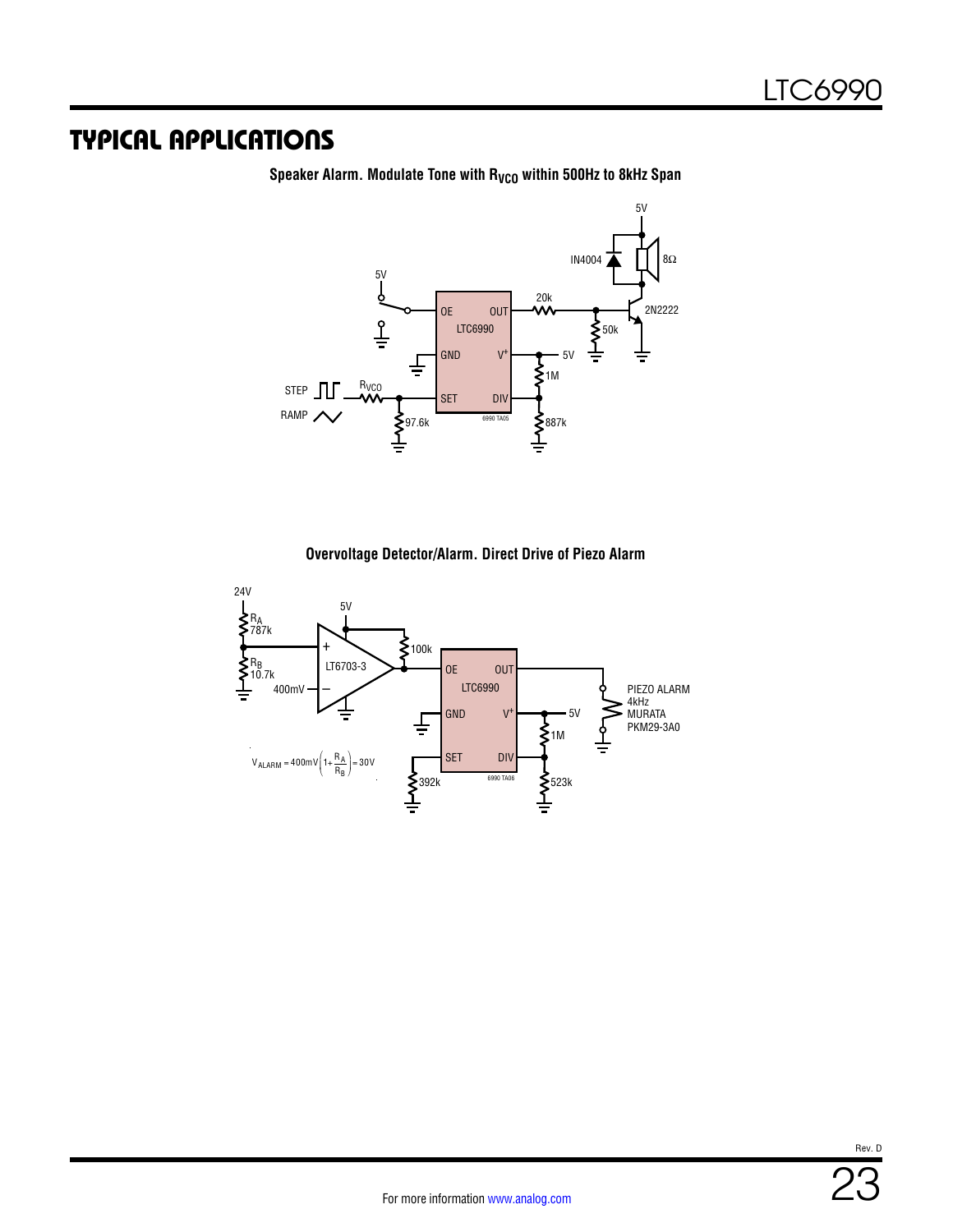

**Direct Piezo Alarm Driver. Adjust Frequency for Maximum Alarm Sound Pressure (Maximum Annoyance for Best Effect)**



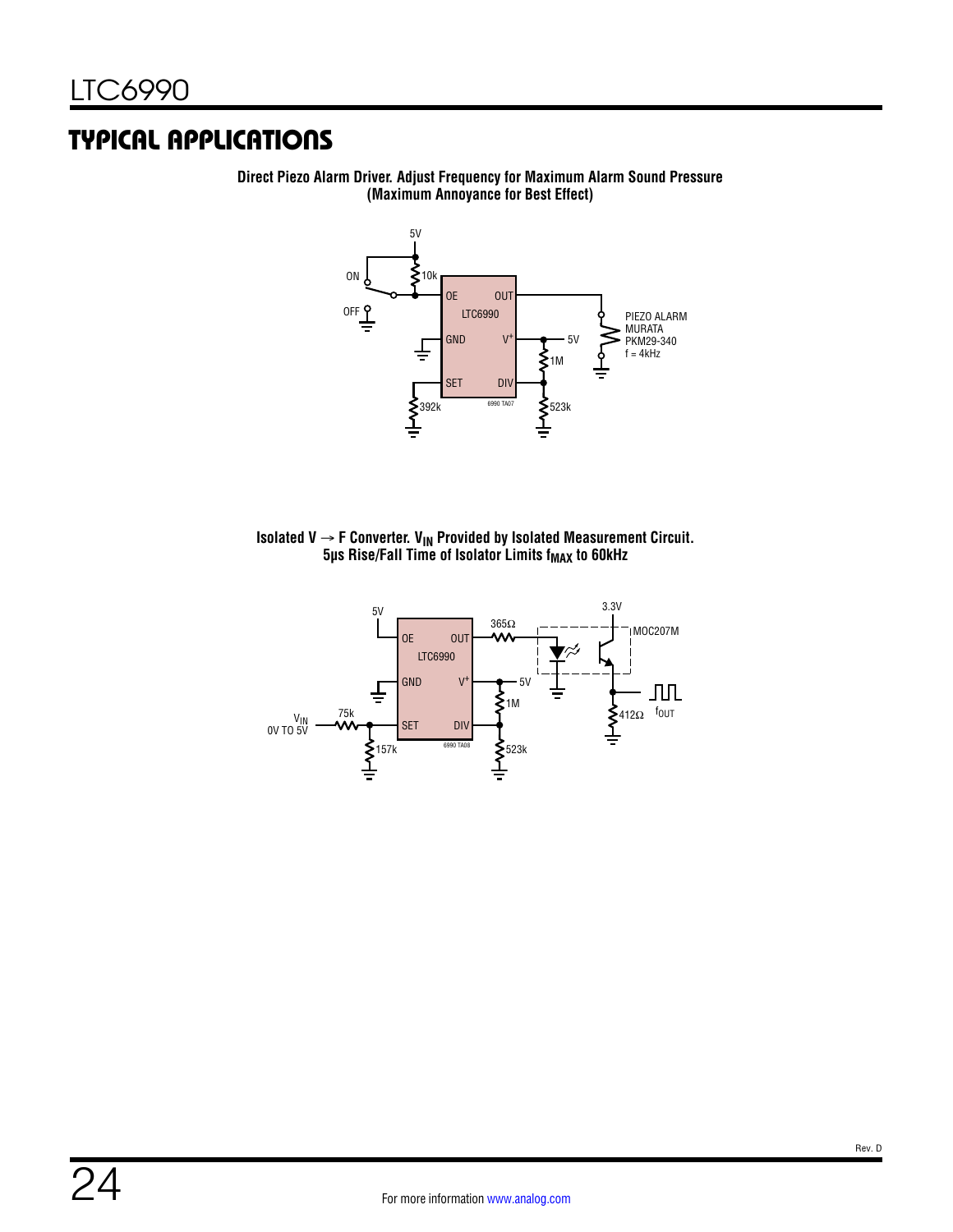

**Quadrature Sine Wave Oscillator. Voltage Controlled Frequency Range from ~5Hz to ~20kHz with 1VP-P Constant Output Amplitude**

**Temperature to Frequency Converter. 3% Linearity from –20°C (fOUT ≈ 20kHz) to 75°C (fOUT ≈ 25kHz)**



THERMISTOR: VISHAY NTHS120601N2202J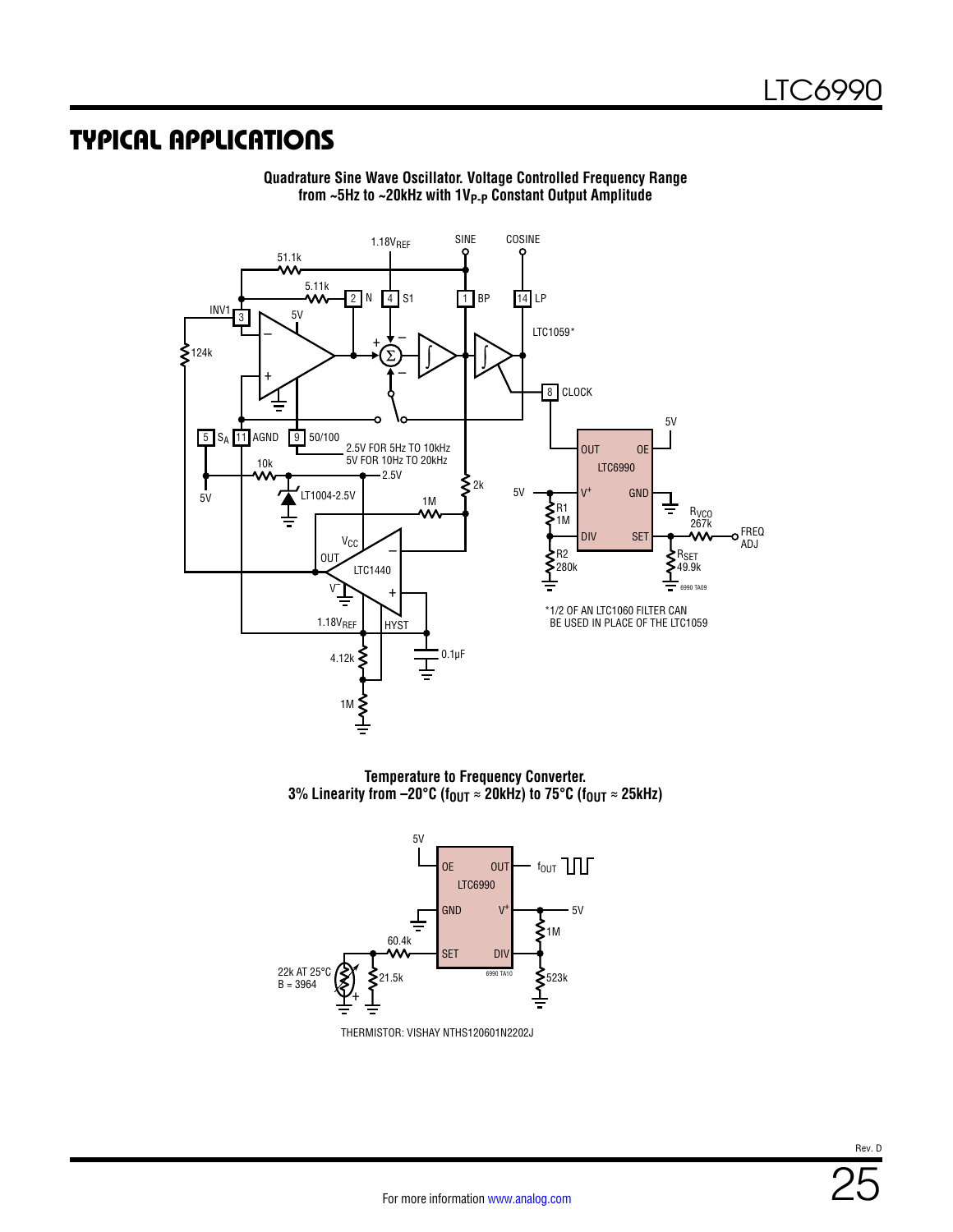

**Full Range Temperature to Frequency Converter. 16kHz to 1kHz from –20°C to 80°C**

Light to Frequency Converter. f<sub>OUT</sub> ≈ −1.4kHz per Microampere of Photo Diode Current, I<sub>PD</sub>

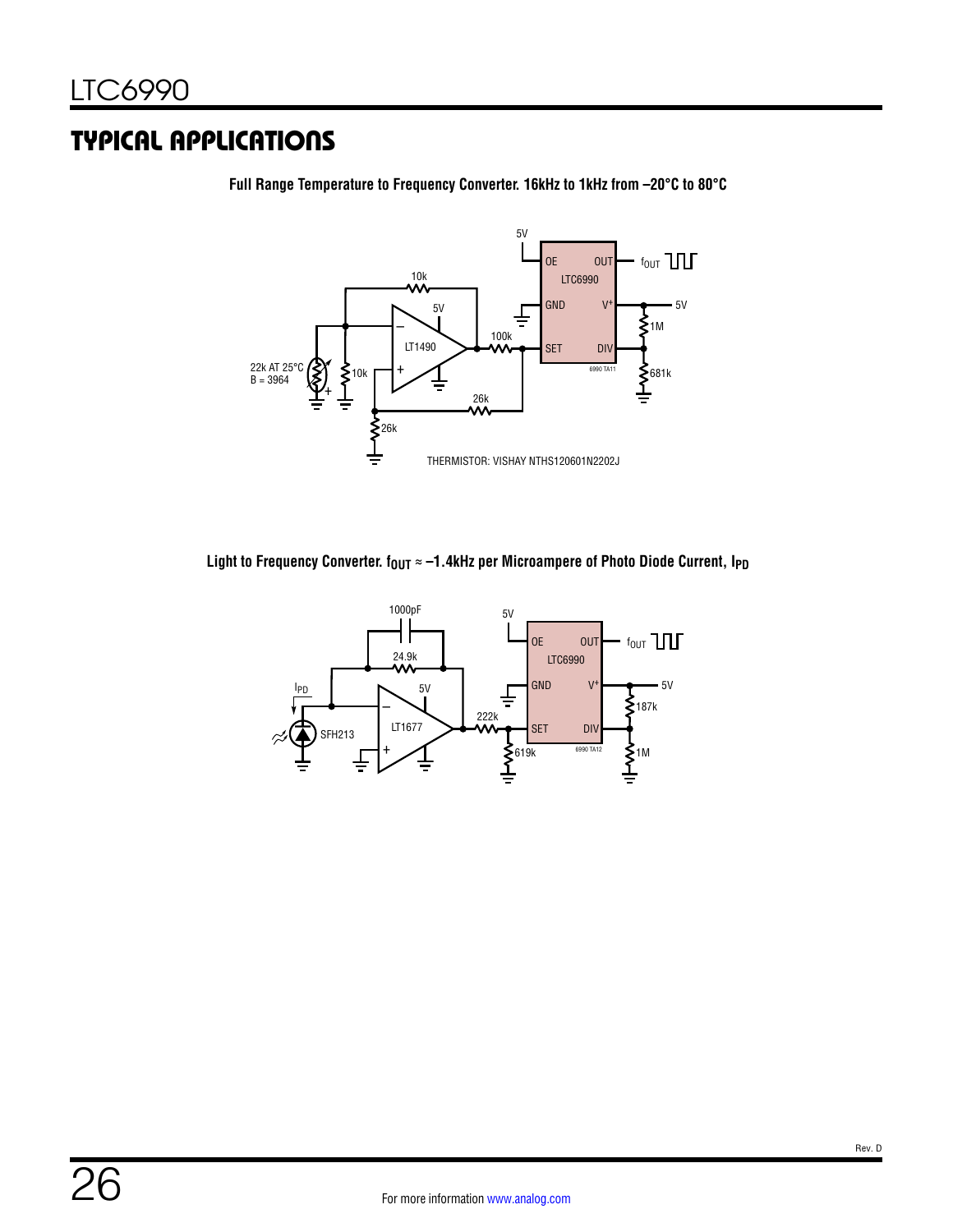### PACKAGE DESCRIPTION



**DCB Package 6-Lead Plastic DFN (2mm** × **3mm)** (Reference LTC DWG # 05-08-1715 Rev A)

2. DRAWING NOT TO SCALE

3. ALL DIMENSIONS ARE IN MILLIMETERS

4. DIMENSIONS OF EXPOSED PAD ON BOTTOM OF PACKAGE DO NOT INCLUDE MOLD FLASH. MOLD FLASH, IF PRESENT, SHALL NOT EXCEED 0.15mm ON ANY SIDE

5. EXPOSED PAD SHALL BE SOLDER PLATED

6. SHADED AREA IS ONLY A REFERENCE FOR PIN 1 LOCATION ON THE TOP AND BOTTOM OF PACKAGE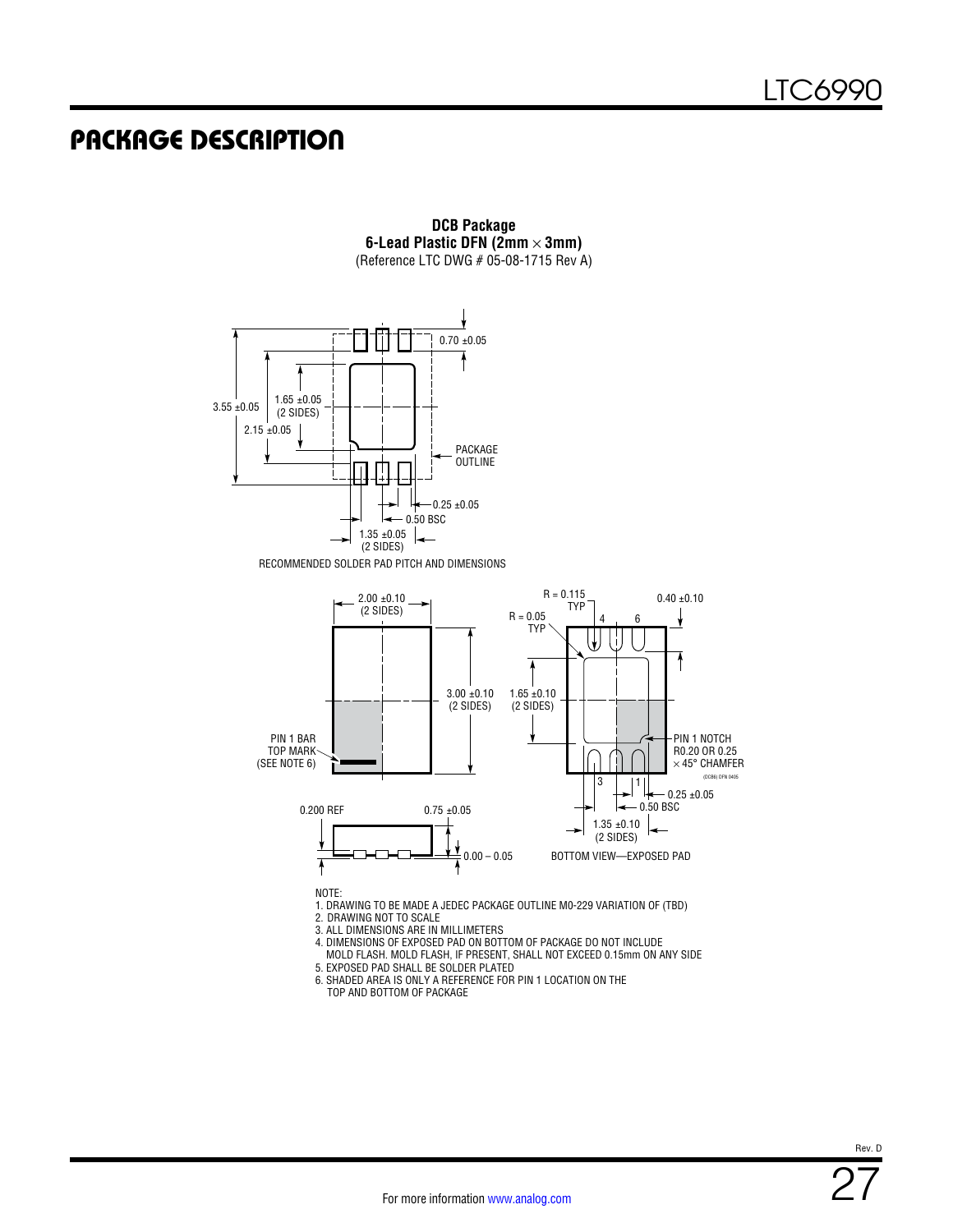### PACKAGE DESCRIPTION



**S6 Package 6-Lead Plastic TSOT-23** (Reference LTC DWG # 05-08-1636)

4. DIMENSIONS ARE EXCLUSIVE OF MOLD FLASH AND METAL BURR

5. MOLD FLASH SHALL NOT EXCEED 0.254mm

6. JEDEC PACKAGE REFERENCE IS MO-193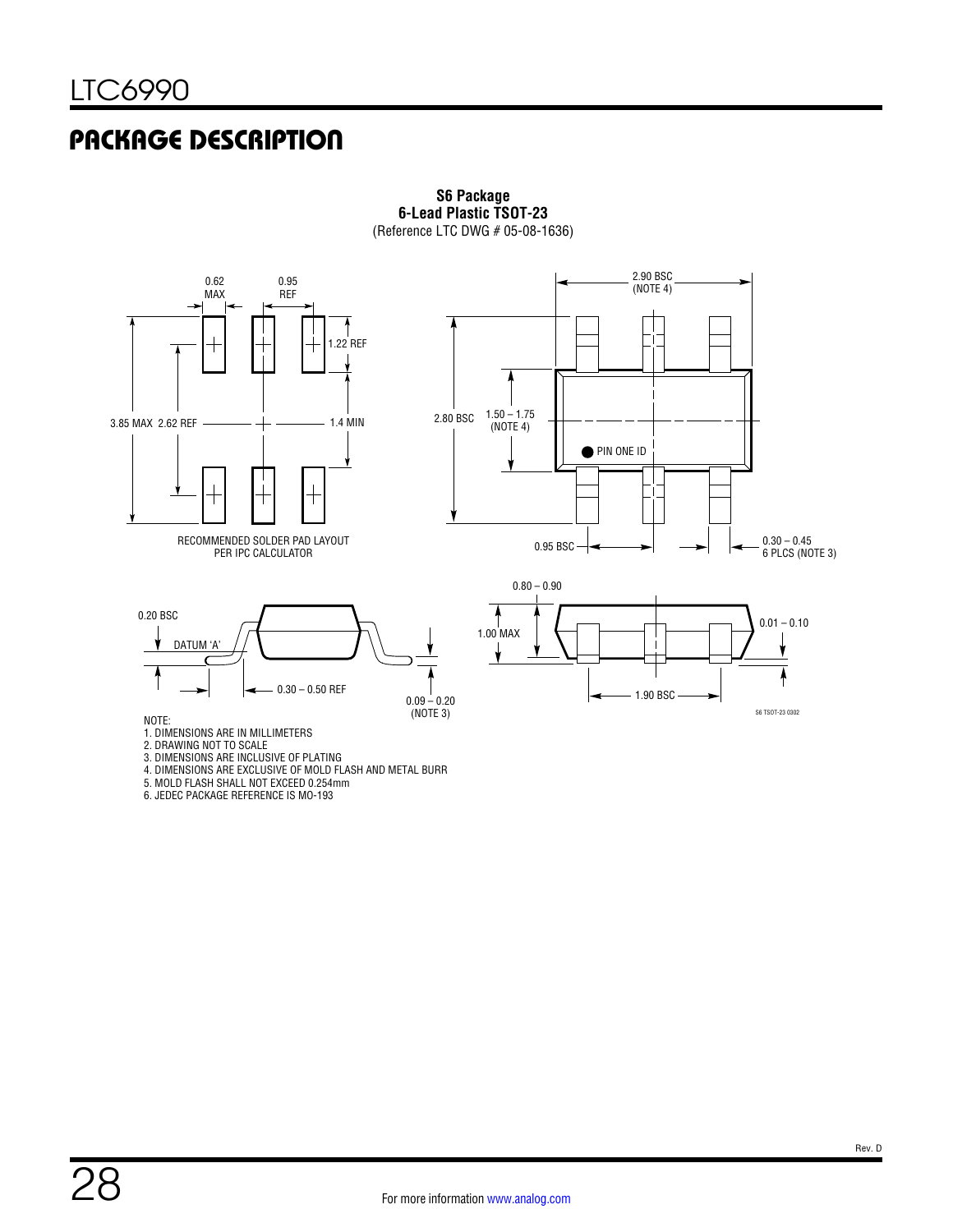## REVISION HISTORY

| REV | <b>DATE</b> | <b>DESCRIPTION</b>                                                                                                            | <b>PAGE NUMBER</b> |
|-----|-------------|-------------------------------------------------------------------------------------------------------------------------------|--------------------|
| A   | 7/11        | Updated Features, Description, Pin Configuration, and Order Information sections                                              | 1, 2               |
|     |             | Added additional information to $\Delta f_{\text{OUT}}/\Delta V^+$ and included Note 11 in Electrical Characteristics section | 3, 4               |
|     |             | Added Typical Frequency Error vs Time curve to Typical Performance Characteristics section                                    |                    |
|     |             | Modified drawing in SET pin description in Pin Functions                                                                      | 8                  |
|     |             | Added text to Basic Fixed Frequency Operation paragraph in Applications Information section                                   | 15                 |
|     |             | <b>Updated Related Parts list</b>                                                                                             | 30                 |
| B   | 01/12       | Added MP-grade                                                                                                                | 1, 2, 4            |
| C.  | 02/14       | Web links added                                                                                                               | $1 - 30$           |
|     |             | Schematic edits to Quadrature Sine Wave Oscillator circuit                                                                    | 25                 |
|     |             | Edits to description of LTC6906 and LTC6907 (Related Parts)                                                                   | 30                 |
| D.  | 01/20       | Added AEC-Q100 Qualified Note to Front Page                                                                                   |                    |
|     |             | Added W-Grade Order Information                                                                                               | 2                  |